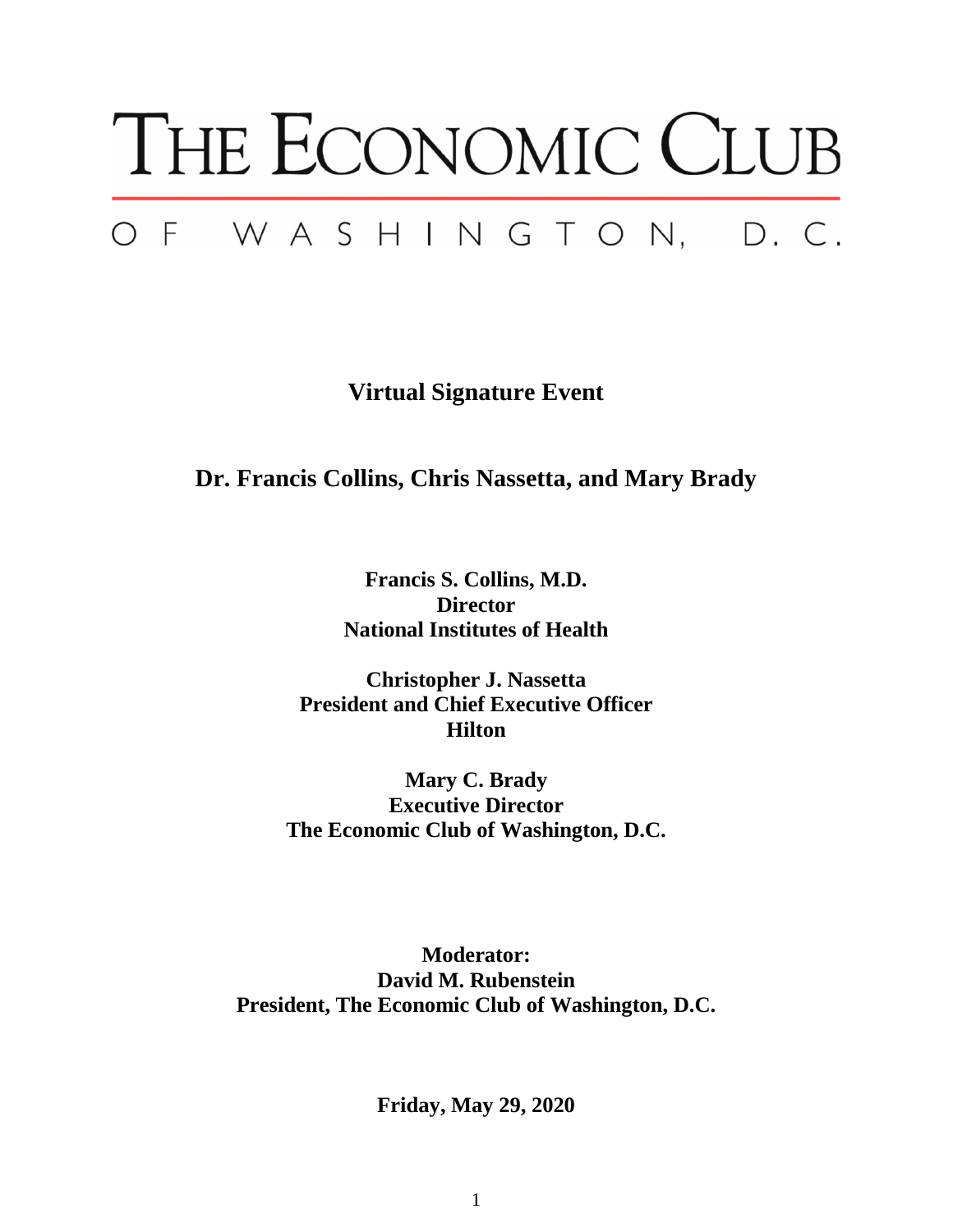ANNOUNCER: Please welcome David Rubenstein, President of the Economic Club of Washington, D.C.

DAVID M. RUBENSTEIN: Thank you, everybody, for joining us this morning. This is our 13th virtual event since the coronavirus crisis began. And we've tried during this series of programs to let you know more about what's going on with the crisis and how people are dealing with it. And we have three extraordinarily good people to talk about that today, each with a different area of expertise.

The first will be Dr. Francis Collins, who's the director of the National Institutes of Health. Second will be Chris Nassetta, who's the president and chief executive officer of Hilton. And third is Mary Brady, the executive director of The Economic Club of Washington, in her first interview at The Economic Club of Washington. And she has a special announcement that I think you'll be interested in hearing when she does her interview with me.

Now I'd like to go to session one with Dr. Francis Collins. Thank you very much, Dr. Collins, for coming this morning. I will give you a very, very brief introduction because a full introduction would take the entire program. But for those who don't know, Dr. Collins is a graduate of UVA, also got his Ph.D. at Yale in genetics, and then decided to go back and get an M.D. at the University of North Carolina. So, he's a Ph.D. and M.D. Among other great accomplishments, he has led the International Human Genome Project and is the co-discoverer of the human genome. And he has been the head of the NIH since the beginning of the Obama administration and was reappointed by President Trump. In addition, he most recently was given the Templeton Prize for his involvement in spiritual matters as well as scientific matters. And we'll talk about that in a moment.

So, I can talk to Dr. Collins first. Dr. Collins, you led the effort to discover the human genome, which was a complicated project and it involved thousands of scientists and enormous amounts of effort over many, many years. Was the pressure to get the human genome discovered – how do you compare that with the pressure of dealing with this coronavirus? Which was greater? And how did you assess the challenges that you faced with that project, versus dealing with this project, or effort?

FRANCIS S. COLLINS: Well, David, thanks for a great question, and for starting us off this way. And hello to everybody in The Economic Club. And it's always a pleasure to have a chance to have an interview with David, who I will put forward as the very best interviewer who is currently doing this sort of thing anywhere. So, it's nice to have that conversation again.

Yeah, the Human Genome Project was an intensely competitive effort. We were trying to read out for the first time all 3 billion letters of the human DNA instruction book, an effort that was supposed to take 15 years. And we wanted to beat that date, and we ultimately did. So, it was high adrenaline all the time, especially because there was a competition between the public project and the private one that was going to privatize the outcome, which we didn't think was such a good idea.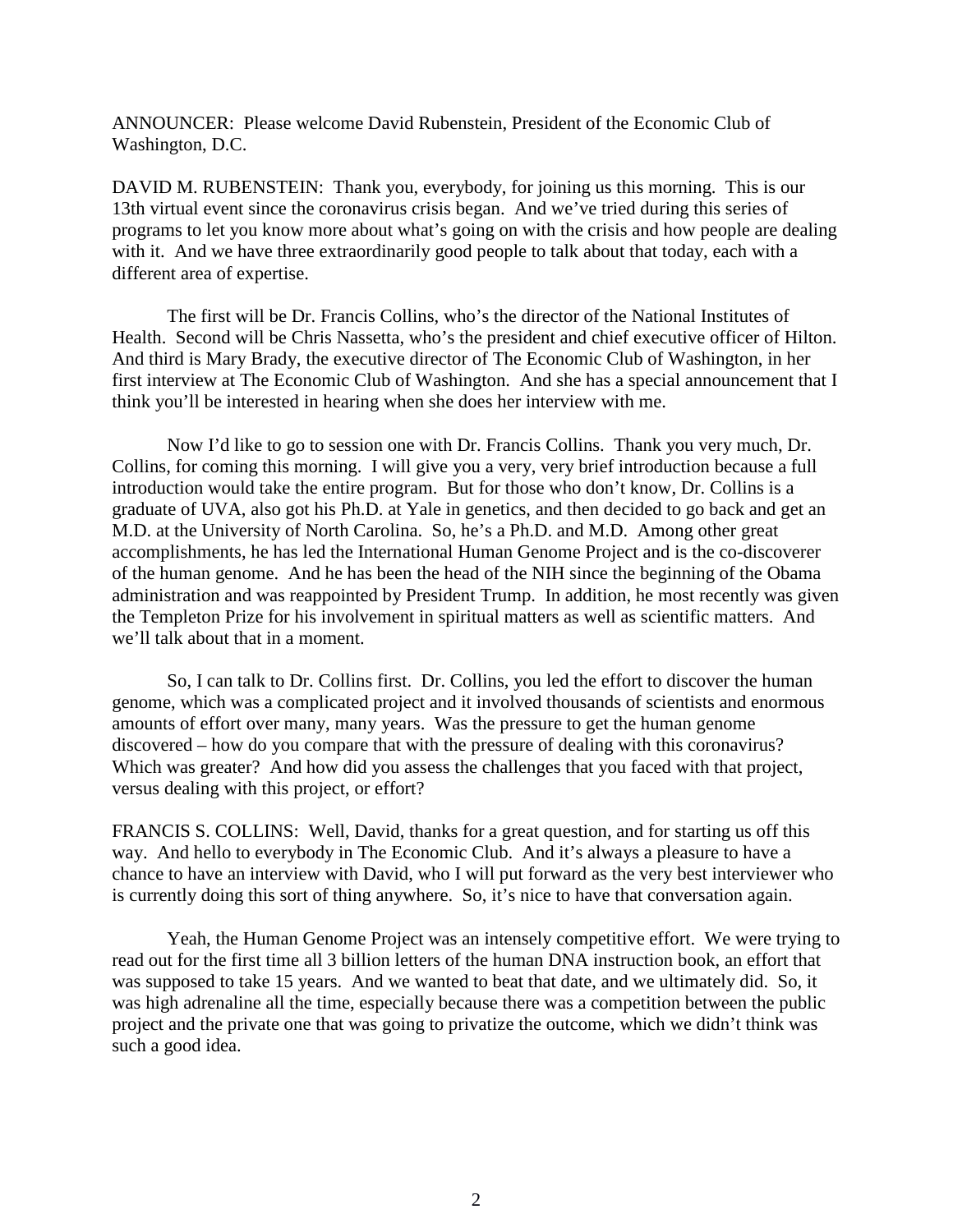But I got to say, this effort right now on COVID-19 outstrips it just in terms of the intensity, because it is much more directly connected to human suffering and human lives. When we were doing the human genome, we knew that ultimately it would have benefits to medicine, and now those are true all around us. But now with COVID-19, every day you have this sense of urgency, of finding that next treatment, getting that vaccine out there, making the diagnostics better. All of those are about real people whose lives are at risk. So, it is over the top.

MR. RUBENSTEIN: So, let's talk about a vaccine. Normally you have – a vaccine can take five to seven years, or longer. In fact, for the great influenza of 1918, we still don't have a vaccine that deals with that particular virus. And we don't have a vaccine for HIV. Why is everybody so optimistic we're going to be a vaccine in the next six months, a year?

DR. COLLINS: Well, if you had to pick a disease or a virus for which vaccine ought to work, this is not a bad one because it's pretty clear people get infected with this SARS-CoV-2 virus, their immune systems, for most of us, manage to fight it off quite effectively and, after a while, the virus is gone from their system. That says it is possible for the immune system to win. That's not true for HIV. People who have been on antiretrovirals for years still have the virus in their system. And that's why the vaccine's been so tough.

But this coronavirus ought to be a good candidate. And that's why we're pulling out every possible stop, trying every approach, different vaccine platforms, different companies, and pulling all of the resources together so that we can run the trials as quickly as possible, but safely. And if we actually find a successful vaccine, we are actually making a plan that it will already have been manufactured in sufficient doses to start distributing it, so you don't have a long gap at the end of the clinical trial.

Never quite tried to do anything like this before. But is this not the reason that we're here, is to try to pull out the stops and figure out how we can compress timetables when people's lives are at risk from this global pandemic?

MR. RUBENSTEIN: So, you have been putting out at NIH, and other parts of NIH, and other parts of the federal government, FDA as well, a fair amount of money to companies to discover a vaccine. When that vaccine is discovered, assuming it is, who's going to own that vaccine? Does the federal government own it or not? For example, when Dr. Salk came up with the polio vaccine, he did not patent it and he basically said it was available to anybody. Why should that not be the case here, after the federal government's put up a lot of money to make this possible?

DR. COLLINS: Well, we have a complicated system, don't we, David, when it comes to intellectual property? One of the vaccines, the one that's furthest along, was started actually at the federal government in our own vaccine research center at NIH, and then worked with a biotechnology company called Moderna to get to where we are now, with very impressive phase one results, and getting ready to go into a large-scale trial as early as July.

That one, of course, we do have some particular stake in the intellectual property. Others, though, come from companies who've invested their efforts in getting them to the point where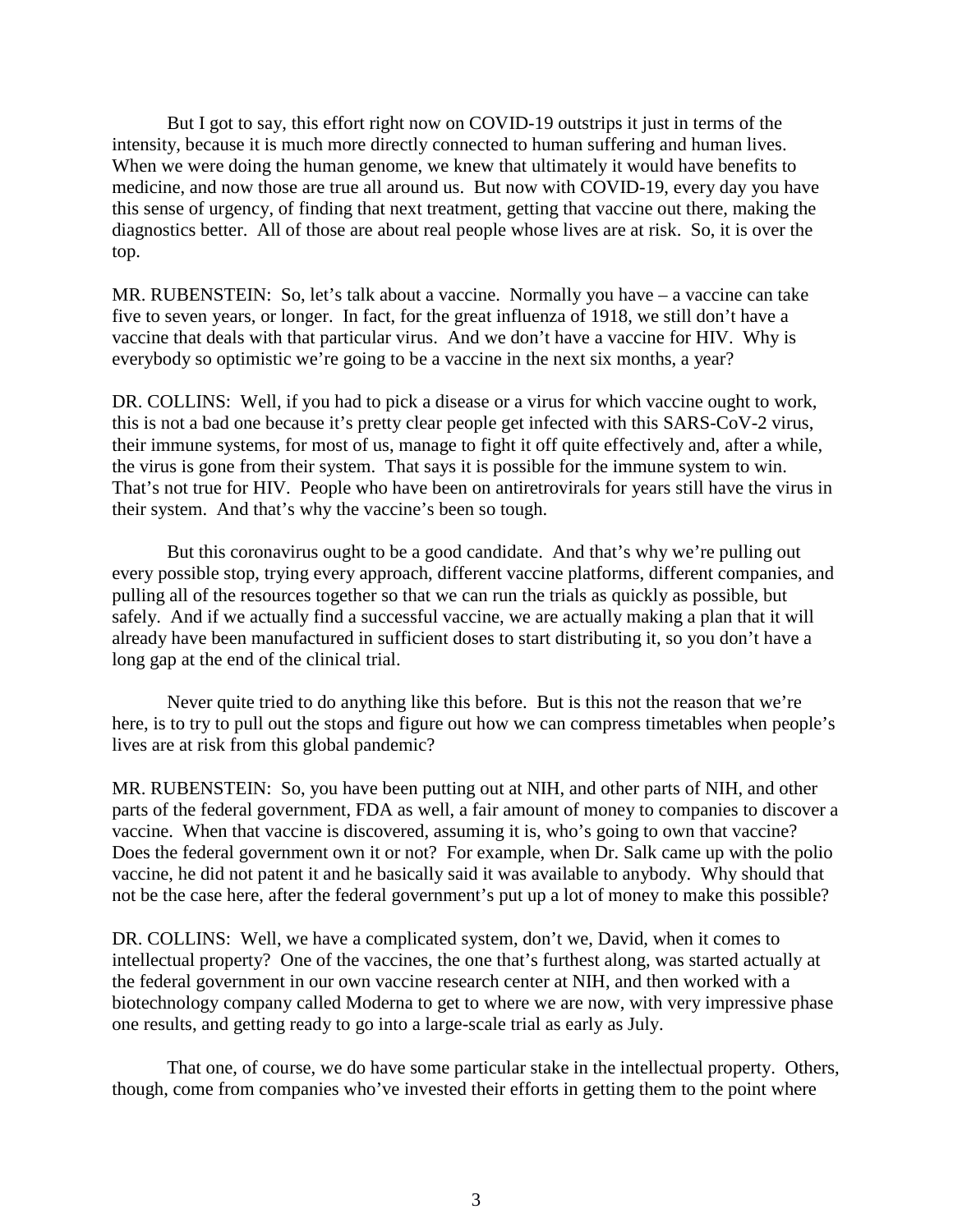they might now be ready for a trial. What we want to try to do, though, as we provide additional funds for the trials to be run and for the at-risk manufacturing to be done, to be sure that those arrangements are made so that there will be a fair price for that vaccine when it comes out the other end.

MR. RUBENSTEIN: So, whether it's owned by the government or the companies, you're fairly comfortable that a reasonable price would be charged, or a very low price will be charged?

DR. COLLINS: Talking to the companies, I don't hear any of them say they think this is a money maker. I think they want to recoup their costs and maybe make a tiny percentage of increase of profit over that, like single digits percentagewise, but that's it. Nobody sees this as a way to make billions of dollars.

MR. RUBENSTEIN: All right. So, the NIH has many different institutes. One of them is the Allergy and Infectious Disease Institute. And that one is headed by Tony Fauci. And he, therefore, reports to you.

DR. COLLINS: He does.

MR. RUBENSTEIN: So how do you kind of oversee him? Do you kind of call him every day and tell him what to do, or does he give you insights into what he's doing? How does that work?

DR. COLLINS: It works really well. Tony is the most highly regarded infectious disease expert in the world. And it's wonderful to have him and his long experience on our staff. And obviously he's become the face of public communication about this virus as well, in a very effective way, basically saying what we know, and also what we don't know. Tony and I talk every single night sometime between 8:00 and 10:00 p.m. to catch up on the things that have been happening in his world, and my world, and making sure that they're closely connected. And we are both flat out working 100 hours a week or so on COVID-19, because you got to do that when you have the chance to marshal all those resources and move them faster than ever.

MR. RUBENSTEIN: So now, as I talk to you, are you at your home or are you in your office?

DR. COLLINS: I'm at home. This is my home office. I have been here pretty much continuously for the last 10 ½ weeks. I've only been out of the house on rare occasions, to go to a hearing on Capitol Hill or to go to an event at the White House. When I go out, I wear my mask, and I come home as soon as I'm done. And pretty much, this is where I am. I'm following all those guidelines that I hope everybody else is too, about social distancing, wearing masks, washing your hands, staying safe.

MR. RUBENSTEIN: But how hard is it to run the NIH, with the gigantic budget you have, from your house? Isn't that – shouldn't there be an NIH exception?

DR. COLLINS: Well, you know, I thought it was going to be really hard, but I kind of got into the rhythm. And, you know, Zoom calls, and conference calls, and countless emails. I'm managing pretty well to be able to oversee \$42 billion a year research budget, as long as I've got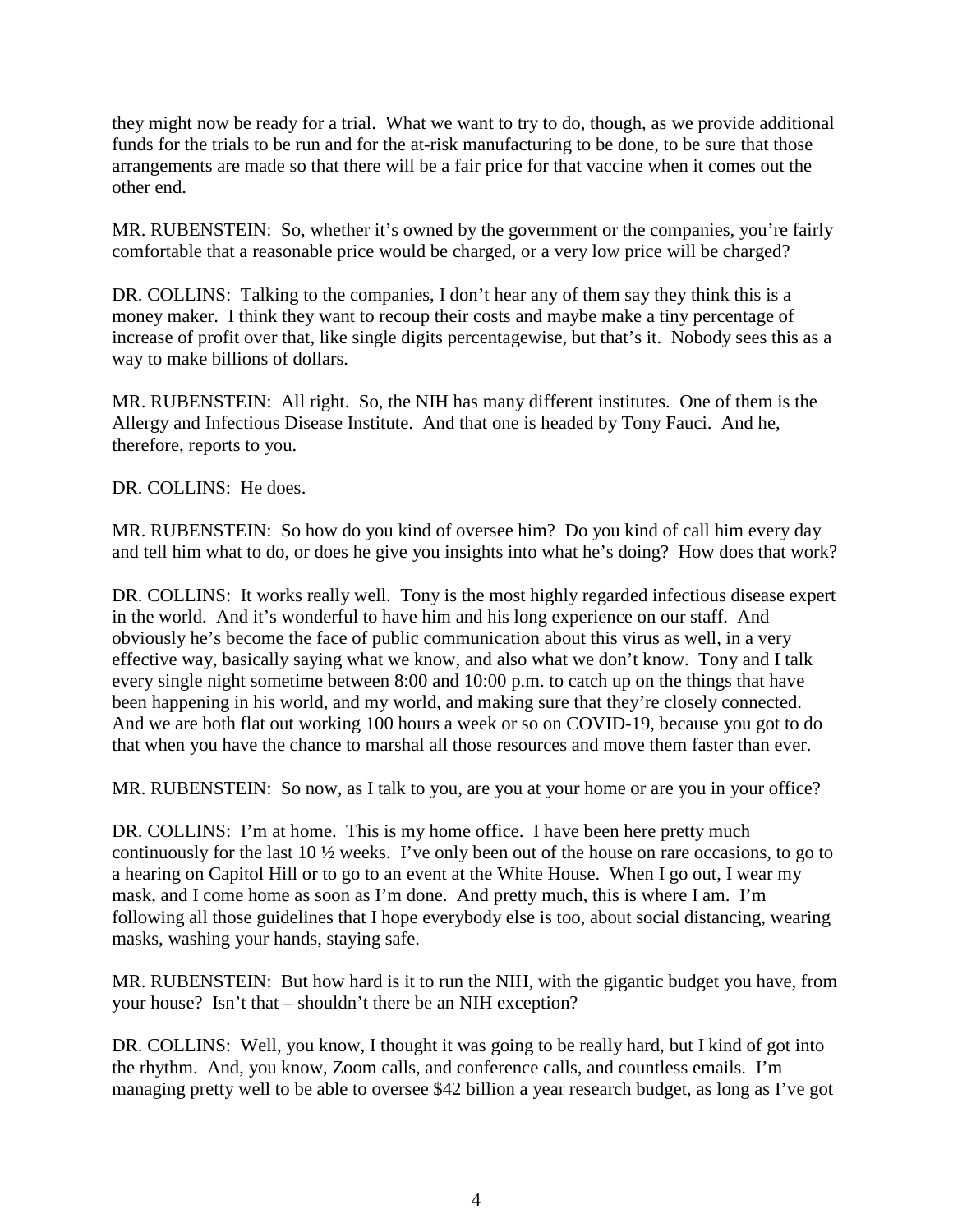that ability to connect with everybody. And I will say, there's a little silver lining here. I'm not missing being on airplanes at all. I'm not missing driving long distances to various events either. I can tell you, when you're only at home, and you're sitting at this desk, as I am, 14 hours a day, you can get a lot done.

MR. RUBENSTEIN: So many people on Zoom calls have books behind them that they've never read. [Laughter.] I presume that you've read all those books.

DR. COLLINS: I have read most of them. [Laughs.]

MR. RUBENSTEIN: So, and you may have written a fair number of them as well. [Laughter.] So, let me ask you, what about your band? You have a band. And have you been able to perform while you're in sort of virtual lock up?

DR. COLLINS: No. This is one of the heartaches of the COVID-19 lockdown, is the band has gone into mothballs. We had three great gigs and we had to cancel them, and we haven't had any rehearsals. Some effort to try to do that over the internet, but there's always a little time delay. And if your band is a little shaky anyway, it gets really shaky when you can't do this in real time, face to face. So, I do find myself getting a chance for music to get into my life, but it's a solo event, by going through that wall over there and playing the piano. That's my – that's my outlet.

MR. RUBENSTEIN: There's a video of you now around the internet, of you playing a song called "Imagine," with new lyrics that I guess you or someone else helped to write. Have you gotten a lot of feedback on that from – [inaudible]?

DR. COLLINS: That one went viral. I was amazed. This was a little tune that my chief of staff rewrote the lyrics for, to make Imagine appropriate for COVID-19. So made a little video with my wife as the videographer and sent it out to the NIH staff, just as sort of a way of keeping us all connected and trying to keep everybody cheered up about what they're doing when they're at home and frustrated about not being able to do work. But somehow it got up on YouTube. And now we're over 100,000 hits, which is just astounding. [Laughs.]

MR. RUBENSTEIN: So, you have other crises to worry about or health things. So, NIH does so many things, so are you paying enough attention to all the other health crises that you have to deal with, or is that getting short shrift in this environment?

DR. COLLINS: Yeah, David, I do worry about that, with such an intense focus, with good reasons, on COVID-19. What about everything else? We've had to, in our clinical center, which is the world's largest research hospital, close down elective admissions, elective visits to our outpatient clinic, anything that was not a life-threatening crisis. And that meant a lot of research that was planned was not getting done. And that's true all over the country, as people have found it necessary for safety reasons to keep people from coming into clinics and hospitals. I'm looking forward to figuring out ways that we can gradually start to ease up on that, but I'm still very worried that we're a long way from being to the point where one can say we're completely safe doing so.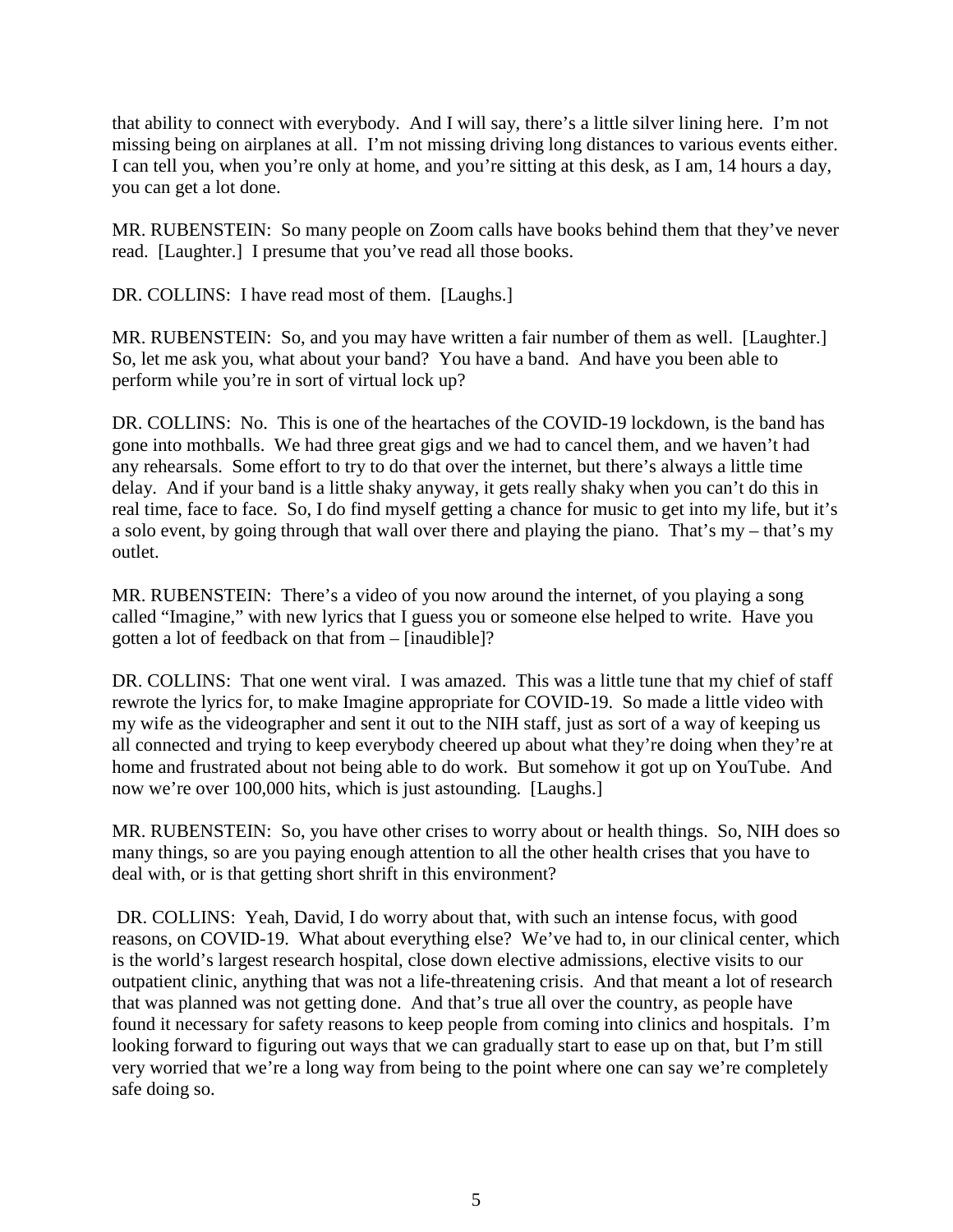I just spent two hours, starting at 7:00 this morning, with a big project that we're doing on diabetes and Alzheimer's disease, and rheumatoid arthritis, trying to see where that is. Things are moving along. But it certainly has been difficult to keep the momentum going with so many people not in a position where they can do their usual jobs.

MR. RUBENSTEIN: So, do you fear that because all the money the U.S. government is borrowing at some point people will say we have to cut budgets, and maybe we'll cut the NIH budget. You won't be able to have the money you currently have. Is that a worry that you currently have?

DR. COLLINS: I certainly am worried about the state of the nation's economy and what that's doing to our growing national deficit. But I would argue that the worst thing we could do right now would be make cuts in places that are big supporters of our economy. And actually, medical research does extremely well in that kind of calculation. Our return on investment for every dollar that NIH is spending in its grants program is about eightfold over the course of the next five years. So, if you really want to bring the economy back to life, NIH is a great way to help to do that. So, I hope as those decisions get made it will be clear what is the best way to get our economy booming. And we're one of them. So, let's keep that going.

MR. RUBENSTEIN: Now, Dr. Collins, you and I were born almost exactly the same time in 19  $-$  you're '49 or '50?

DR. COLLINS: [Laughs.] Fifty. I'm in '50.

MR. RUBENSTEIN: All right. I was born in '49. So, we're almost the same age. I'm a little older. But why is it that people our age, baby boomers, have a greater predilection to getting seriously ill with COVID-19? Why does it attack the lungs in a very vicious way? What's the reason for that?

DR. COLLINS: We don't entirely understand that. I mean, a lot of it is that people our age tend to also have other chronic illnesses. I'm fortunate not to, and you seem to be looking pretty good yourself. So, some of it is just a correlation with other kinds of things that would put you at risk. A lot of people have diabetes, or heart disease, or chronic lung disease. Obviously, you could see how that might be a circumstance where a virus arriving on the scene would be particularly dangerous. But some of it just does seem to be an effect of age. Our best guess is that it's the immune system's ability to respond gets a little tired, a little sleepy. And we know that, for instance, giving somebody a flu shot when you're over 65, you don't always get as good an immune response as if you were 25. So, there's something there that maybe plays into this. But we got a lot of work to do yet to sort that out.

MR. RUBENSTEIN: So, what are you doing to stay healthy? Do you walk every day? You take aspirin? You pray? What do you do?

DR. COLLINS: I do pray. So that's my status plan. I wake up early, I spend some time in prayer and meditation and read the scriptures, and then I have a workout room in my basement, which has a lot of iron down there. [Laughs.] And I'm doing pretty heavy workout at least two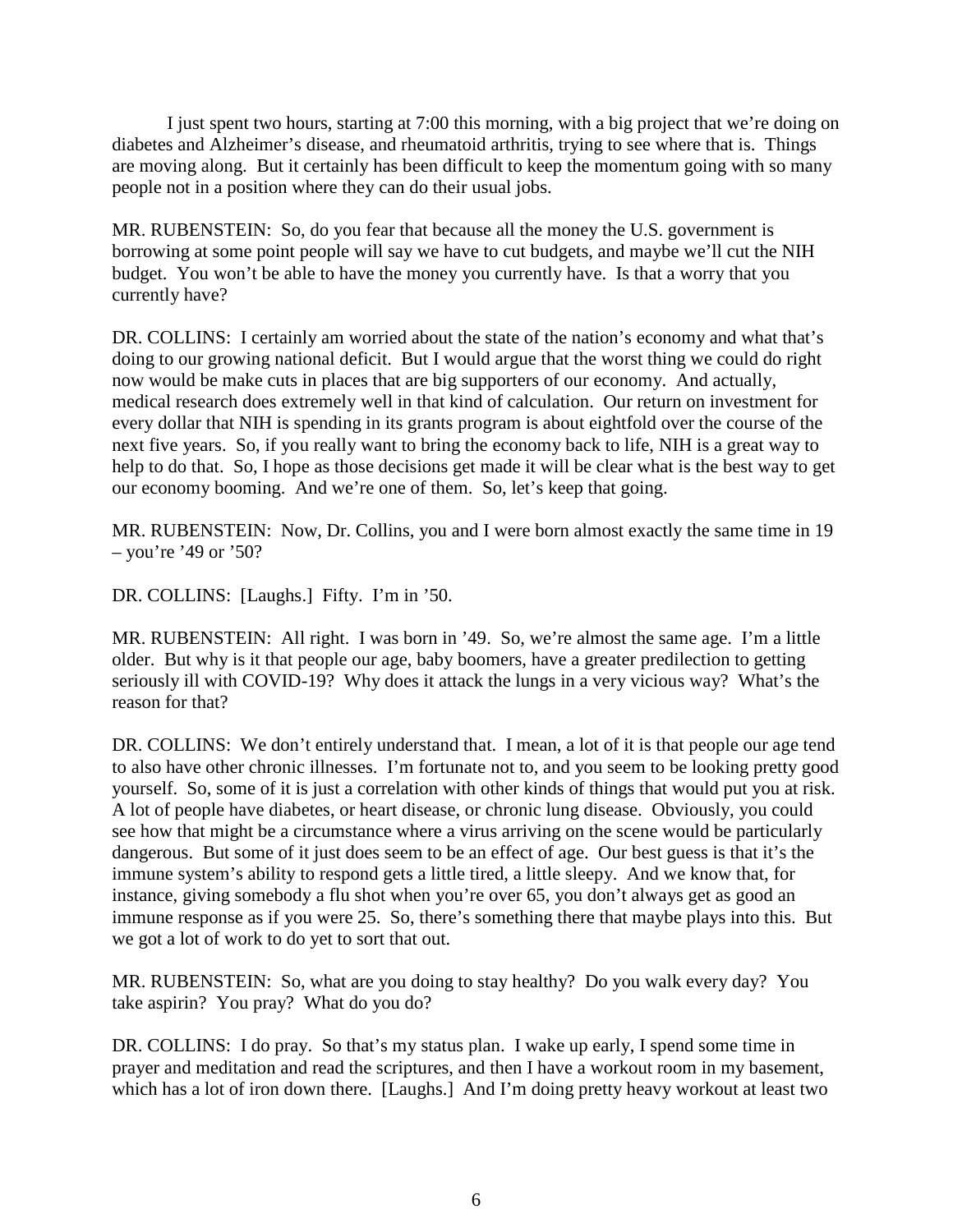or three times a week. I wish I could say I was going outside and taking walks and bike rides a little more than I am, because I miss that, but many days it's sort of starting early and ending late, and it never quite happened. So, yeah, I am a little worried about being under exercised in this current climate and trying to make up for it by those ridiculous workouts at 5:00 in the morning.

MR. RUBENSTEIN: Well, what about my system, where I have a lot of equipment but by osmosis I think if I walk past it, it'll rub off on me. Does that work or not really?

DR. COLLINS: [Laughs.] You know, we could do a study on that, but I think it'd have a predictable outcome. You kind of got to pick up the iron if it's going to do anything for you. It doesn't have much of a vapor pressure. [Laughs.]

MR. RUBENSTEIN: So one thing that you have done that has amazed a lot of people is you have been appointed to this position by President Obama, and one of the first things that President Trump did, because members of Congress urged him to do so, was to reappoint you. So, you're one of the few people that have gotten along extremely well with both of those presidents. Is that the result of prayer as well? Or how did you manage to pull that one off?

DR. COLLINS: [Laughs.] Well, there's certainly been some prayer applied to that. But I would say it's a reflection, David, of the fact that medical research remains one of the last topics that has not become extremely partisan. And may that please continue. And so, I am not a political animal. I don't belong to any particular party. I am totally comfortable when I got to the Hill talking to either party at any time about medical research. And those are always great conversations because there's such value and such promise here. So, I think maybe it's not so much that I'm such an effective politician or a political animal. It's just the topic lends itself to broad support that really shouldn't have to be so much turned upside down when an administration changes.

MR. RUBENSTEIN: So, some people say that scientists can't be religious, for lots of complicated reasons I won't explain. You're obviously familiar with the dichotomy. But you have walked that line extremely well, and you just won the Templeton Prize, \$1.4 million for your spiritual commitment as well as your scientific knowledge. So how do you manage to walk that fine line when so many others find it difficult to do so?

DR. COLLINS: Well, part of it is that there's been, I think, an overgeneralization about the idea that scientists can't actually be people of faith. Statistics would say as many as 40 percent of working scientists believe in God. And not just a vague idea, but a God who actually has personal interests and can be actually prayed to with an expectation of a response. That's 40 percent. They don't talk about it much because there is sort of this tendency in this academic community to look at somebody who's talking about faith like maybe they're just a little intellectually soft, and maybe not quite as likely to get tenure.

So, we're all kind of careful about it, but I'm not such a rare bird. I found it extremely rewarding since I became a Christian at age 27, not having grown up in a faith community at all, to find ways to use the tools of faith to answer questions that science can't quite help me with,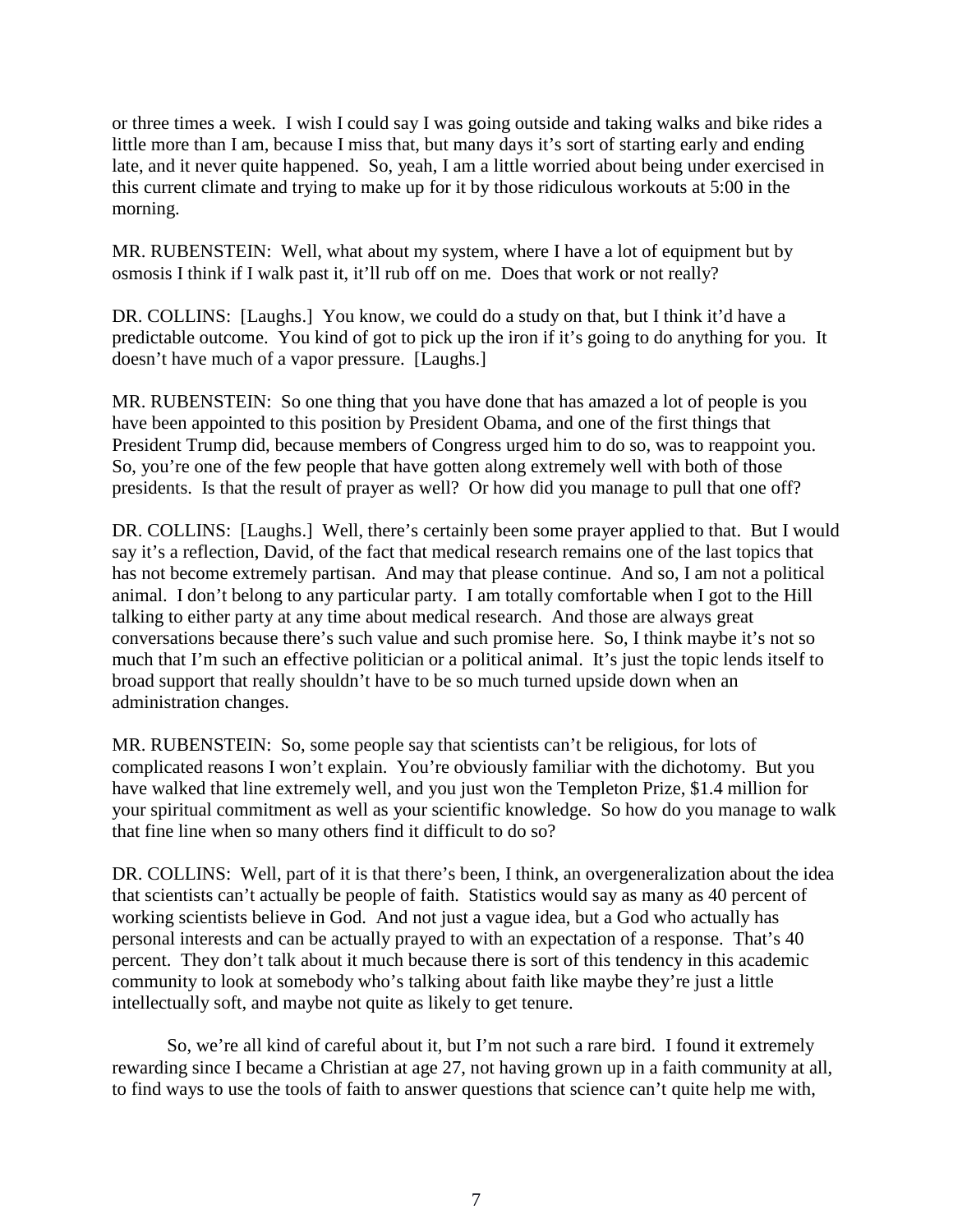like why is there something instead of nothing? And is there a God? And what happens after you die? And what's love all about anyway? All these things that are really important, but where science kind of leaves you without a really good path forward to try to come up with an answer. So, I would – I think if I were a pure atheist perspective, where nothing matters except what you can – [inaudible] – I would feel impoverished in terms of the inability to really reflect on things that are important. So, faith –

MR. RUBENSTEIN: Now, your parents were, I think you've described them as hippies. Is that fair or not? Hippies? And so, they were not the source of religious faith for you, or is that unfair?

DR. COLLINS: Not – they were doing the '60s thing, but it wasn't the '60s, yet. It was the '50s. Living on a farm with no indoor plumbing, trying to live off the land and failing at that, and going back to teaching. They loved all the arts, the music, the theater, the visual arts, literature. But they were not interested in faith issues. So, I didn't really grow up with that experience. I came to faith as a medical student, watching people facing death and realizing I had no way to internalize what that must feel like, to try to wrestle with those issues. And my arguments against God I discovered very quickly were those of a schoolboy and needed some serious investigation. And to my surprise, that investigation led to a conversion, the last thing I expected. [Laughs.]

MR. RUBENSTEIN: So, you haven't pursued money in the course of your life, obviously. [Laughter.] But now you've got a large gift that you could give away or you could buy some, you know, artwork, or whatever you want to do in a material possession way. What do you think you're going to do with that money?

DR. COLLINS: Well, it doesn't actually arrive until September. So, I got a little time with my wife to think about it. Certainly we want to figure out a way to donate significant fractions of this to charities that we care about, and particularly a foundation that I started before I became NIH director and then had to walk away from, a foundation called BioLogos, which is the place now where people interested in this discussion about science and faith go, millions of them, to have that kind of conversation in a deeply thoughtful, loving, very civil sort of way. No mudslinging allowed. And I would love to see that foundation continue to flourish.

MR. RUBENSTEIN: So final two questions, Dr. Collins. First, are you worried about a resurgence of this virus? As we now go back to work gradually, are you worried there could be a resurgence and therefore we could be back in the same position we were just a month or two ago if we're not careful?

DR. COLLINS: I am worried about that. I mean, we're talking about this devil here. This is my 3-D printed model of what a coronavirus looks like. And just because we've been successful so far in being able to flatten that curve, things are looking better in a lot of parts of the country, doesn't mean that we have in any way changed the dynamic all that much. Most of us are not immune. Most of us, if exposed to that little guy, would have just as much chance of getting sick as we were exposed to in March or April. So, yeah, we are going to try in every way to gradually open up various parts of society. But we are going to have to be really, really careful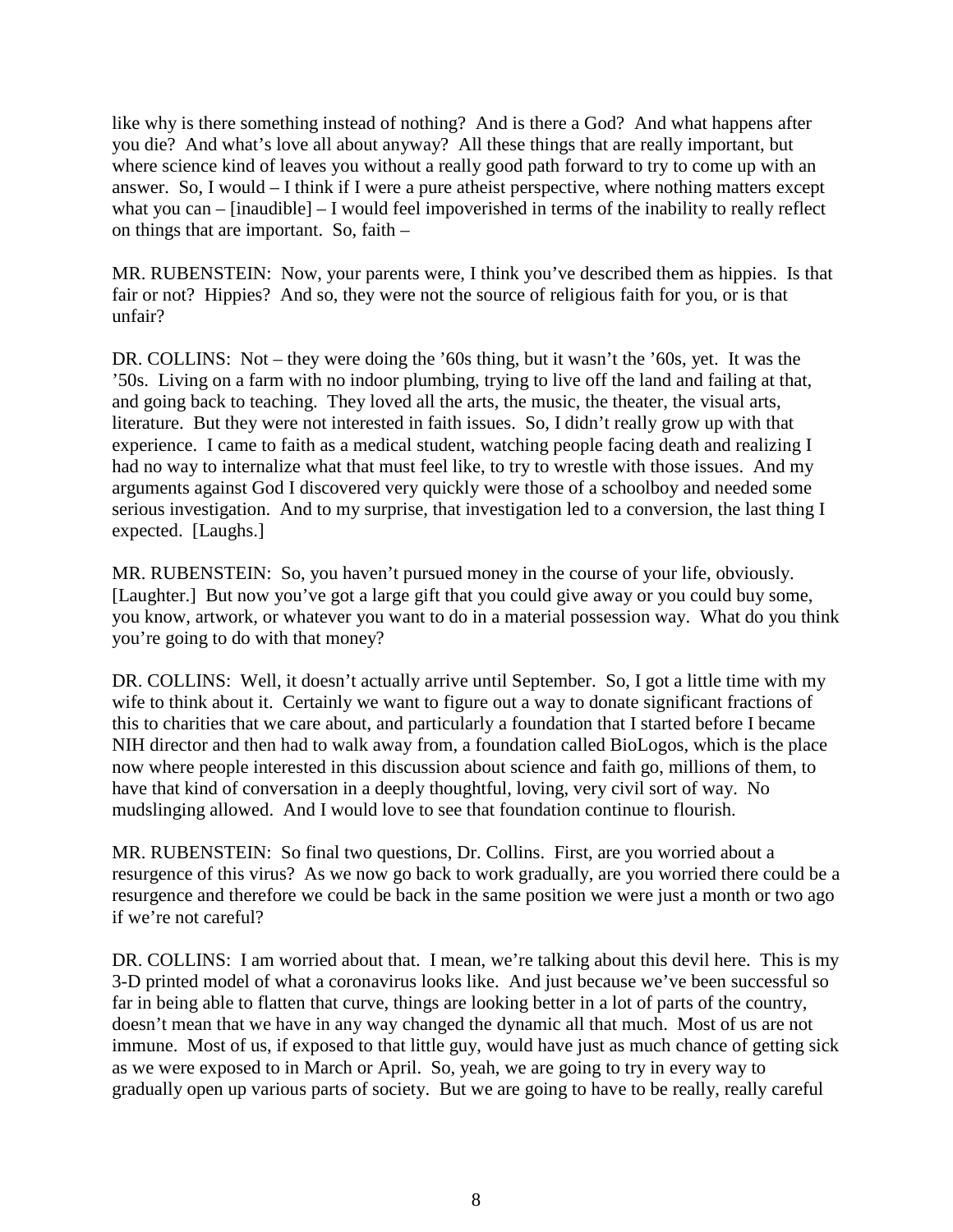about that. And no cutting corners. And no, you know, everybody going to the bar and taking off the masks. Otherwise, we will have it to ourselves. And that second wave, that we can't afford, that is dangerous to everybody, will happen. And it's up to all of us as Americans to take responsibility for preventing that.

MR. RUBENSTEIN: And as a scientist, and somebody who spends a lot of time in a lab, do you think it's possible that somebody could have invented the COVID-19 in a lab in Wuhan, and – was it natural, in your view?

DR. COLLINS: I've looked in great detail at the actual letters of the instruction book of this virus, its genome. And if you look at that and you compare it to genomes of other coronaviruses, you can infer that this is something which came through a series of natural steps, maybe originally from a virus in a bat, perhaps passing through a pangolin, an animal in China, and then ultimately jumping into human species. There is no way this particular virus could have been human designed. When you look at it, you can exclude that. So, I wish people would not be sort of speculating about something that's actually been clearly disproven. This is nature's bioterrorist act. And now we're going to have to deal with it, because nature has in some ways always proven to be the best bioterrorist in terms of its inventions. And it's up to us to figure out how to cope.

MR. RUBENSTEIN: Final question; Are you upset that Dr. Fauci has bobble heads that are selling very, very well, and seem to be selling more bobble heads than yourself. Is that a problem for you?

DR. COLLINS: [Laughs.] I am the biggest fan you can imagine of Tony Fauci. The more bobble heads he sells, the more times he appears on CNN, the more opportunities he has to teach everybody about this virus, about infectious disease, about what we all need to do, I'm totally in favor. So, no, I am not the least bit upset. I'm cheery.

MR. RUBENSTEIN: OK. Well, Dr. Collins, we'll let you go back to work. Thank you so much for your service to our country.

DR. COLLINS: Oh, thanks, David. It's always great to talk to you.

MR. RUBENSTEIN: Thank you. Bye.

So, I'm now going to talk to Chris Nassetta. For those who may not know, Chris has been, since 2007, the CEO of Hilton. And he led it through a historic buy-out which turned out to be the most successful buy-out in American history, or any country's history. A very profitable buy-out for Blackstone. Prior to being a CEO of Hilton, he was the CEO of Host Resorts, a position he had for a number of years. And prior to that, he had his own firm, Bailey Capital. And prior to that he was a chief development officer for Oliver Carr. He is also a graduate of the University of Virginia, like Dr. Collins.

So, thank you very much, Chris, for coming to us. You're coming to us from your office, is that right?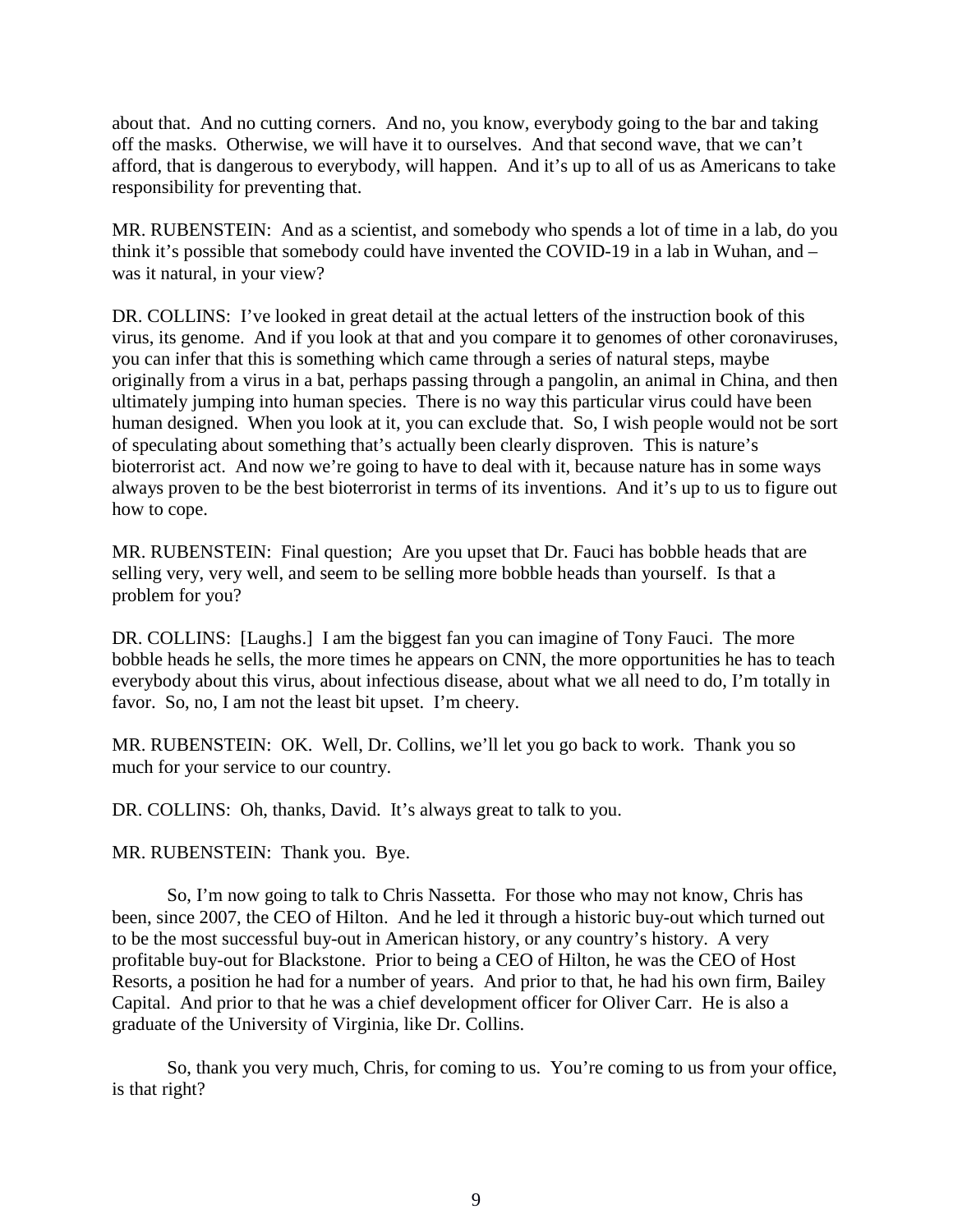CHRISTOPHER J. NASSETTA: I am indeed. I would normally be with 1,200 other people here in McLean. I think today there are approximately three people in our office, all socially – properly socially distanced. David, thanks for having me. I must say, I feel a little light coming after Dr. Collins. That's a tough act to follow, given his credentials. Most importantly that he's in a band. You know, I have a lot of talents – or, I have a few talents. That's not one of them. But I – and it's amazing, and I thanked him for his service to our country. There is only one issue if he's still on I'd like to take up with him, maybe publicly and then maybe privately later, is the idea that he's loving not traveling did not really resonate with me. We got to get him excited about the idea of traveling again, and eventually getting on planes, and coming to meetings at hotels, and going to see other people around the world, and having cultural exchange. So other than that, you know, I was really impressed.

MR. RUBENSTEIN: Well, maybe he hasn't had the benefit of the experience of staying in Hilton's enough. Maybe you should get him to be one of your frequent user members.

MR. NASSETTA: I will. I already wrote a note. I'm going to send him a Hilton Honors card immediately.

MR. RUBENSTEIN: OK. So, Chris, right behind you is a picture of your family. And you have six daughters, is that right?

MR. NASSETTA: I do. I do. Yes. I am blessed with six daughters, ages 16 to 27.

MR. RUBENSTEIN: Any of them in the hospitality industry?

MR. NASSETTA: Not yet. My number three and number six – and I have to go by numbers, there are so many of them sometimes I forget their names – but my number three and number six, you know, show some indications of interest. But nothing official yet. I'd love to see them go into this industry, which has been so good to me and I think does so much good in the world. But my wife consistently reminds me not to browbeat them into doing something just because I like it. So, I've tried to be an evolved father and support whatever interests that they have, and not sort of guide them too aggressively to follow in my footsteps. But we'll see.

MR. RUBENSTEIN: So, when did you first realize that COVID-19 was going to be a very serious problem? Was it when your hotels in China had to slow down, or shut down? Or when did you first realize this was going to be a serious situation?

MR. NASSETTA: Yeah. I mean, there's a benefit of being a big global company. So, we have hundreds of hotels open in China. In fact, we have a half a dozen or so in Wuhan. And so, it really, way before, you know, I think most people were reading or seeing anything about COVID-19, we were sort of addressing it in a light way. I would say, like, mid-December I was starting to get, you know, sort of indications from my team in Wuhan that there was something afoot. They didn't know exactly what it was. There wasn't, you know, a great deal of transparency at that moment because I don't think the Chinese government, or anybody really, knew what it was.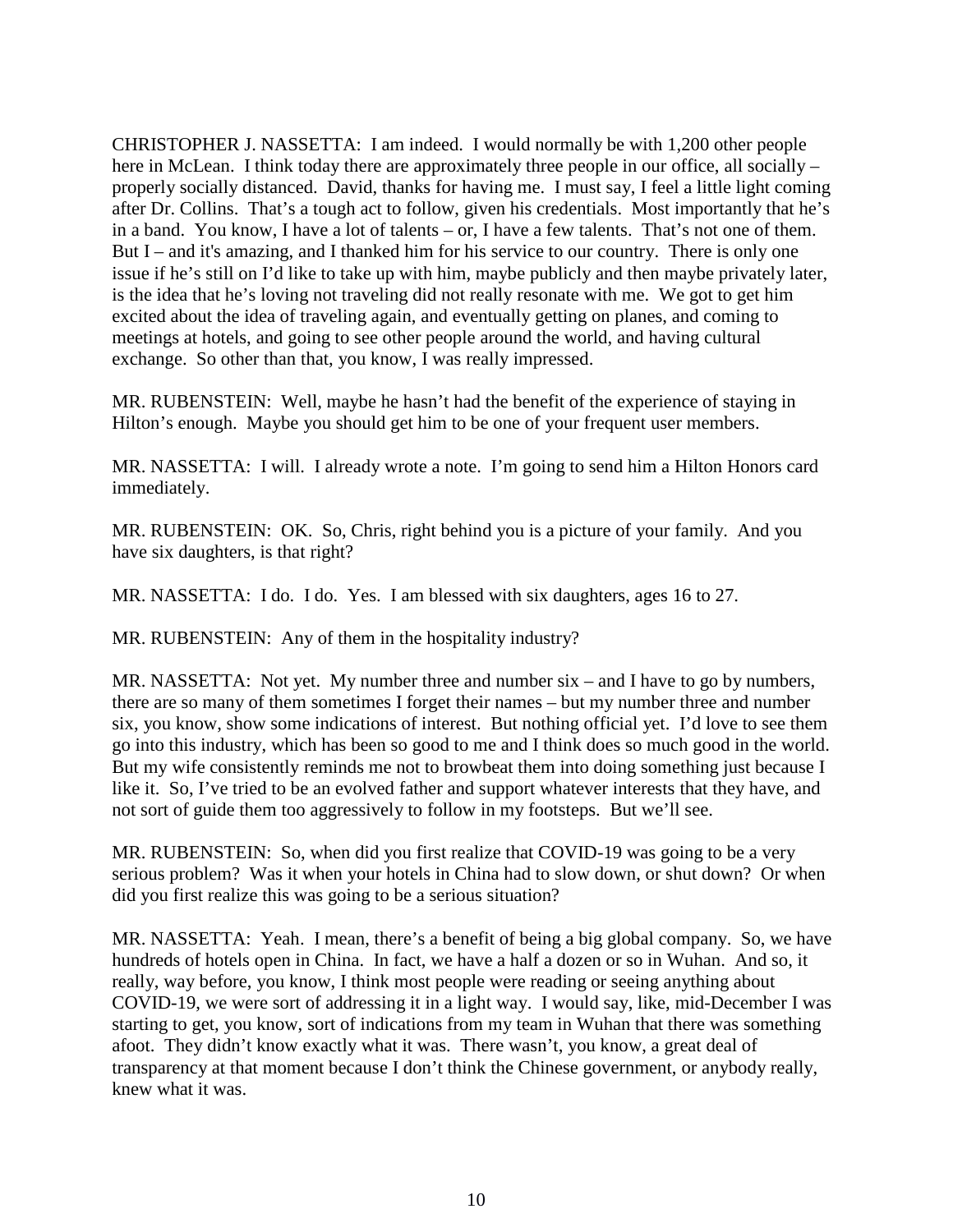And by the end of December, we sort of knew we had – you know, there was something going on. We put our crisis management team in China – we put that in place in probably the second week in January. So, we knew at that time, at least for China and probably Asia-Pacific this was going to be potentially a major issue. We did not know at that time, to be fair, in early January, this would become a global pandemic. We were fearful of it, but we did not – we did not know at that time. That took a little bit longer to figure out.

MR. RUBENSTEIN: So right now, your hotels in the United States, are they open, largely? Are they not open? Or?

MR. NASSETTA: They are largely open. And in the United States I would say 80 – I looked at the number last night. I get a daily report. About 88 percent of our hotels in the United States are open. Now, they're running, as you might imagine, most of them, very low occupancy. Some of them are running higher occupancies. And that has to do with the fact that they're part of the response. And so, we've been – you know, we've been trying to be aggressively part of the solution. And then we have certain product lines that have fared better than others. Not surprising in this environment, extended stay products.

So, in our case, you know, Homewood Suites, Home2 Suites that have – they're basically mini apartments, with kitchens and the things that people need for more extended stay types of opportunities. And because of what's going on and with people needing those sorts of facilities, those are running much higher occupancy. But I think, like, right now in the United States, and for that matter globally, we're running sort of 20-25 percent occupancy. Just to put that in perspective, we finished last year globally at 75 percent occupancy.

MR. RUBENSTEIN: So right now, if somebody wants to go to one of your hotels, and they're open, do they have to wear a mask to check in and to stay in the hotel? And do the employees wear masks?

MR. NASSETTA: The employees do. So the hotel of the future, at least for the – you know, while we're dealing with the health crisis – is such that the good news is we have technology that we've invested heavily in for our customers that allows contactless entry. So, we already had digital check in, digital room selection with every hotel in the world mapped, and digital keys. So, you're already set up as a customer if you're a Hilton honors member to be able to come to our hotel and not have to go to the front desk. So, for our customers, you know, the journey is you come to the hotel, you already have your key. You will come in, you'll have sanitization stations, and the like.

Our team members will be wearing masks. We will obviously have, you know, social distancing throughout in all the public spaces, all the food and beverage areas, on the elevators. When you go to your room through our venture with the Mayo Clinic and Lysol, we'll actually have cleaned your room to a hospital standard. We will seal the room when it's cleaned. And you will break the seal and go into a very clean room. And we will not touch it unless you want us to, until you leave. And then we sanitize the room, again, to a hospital standard.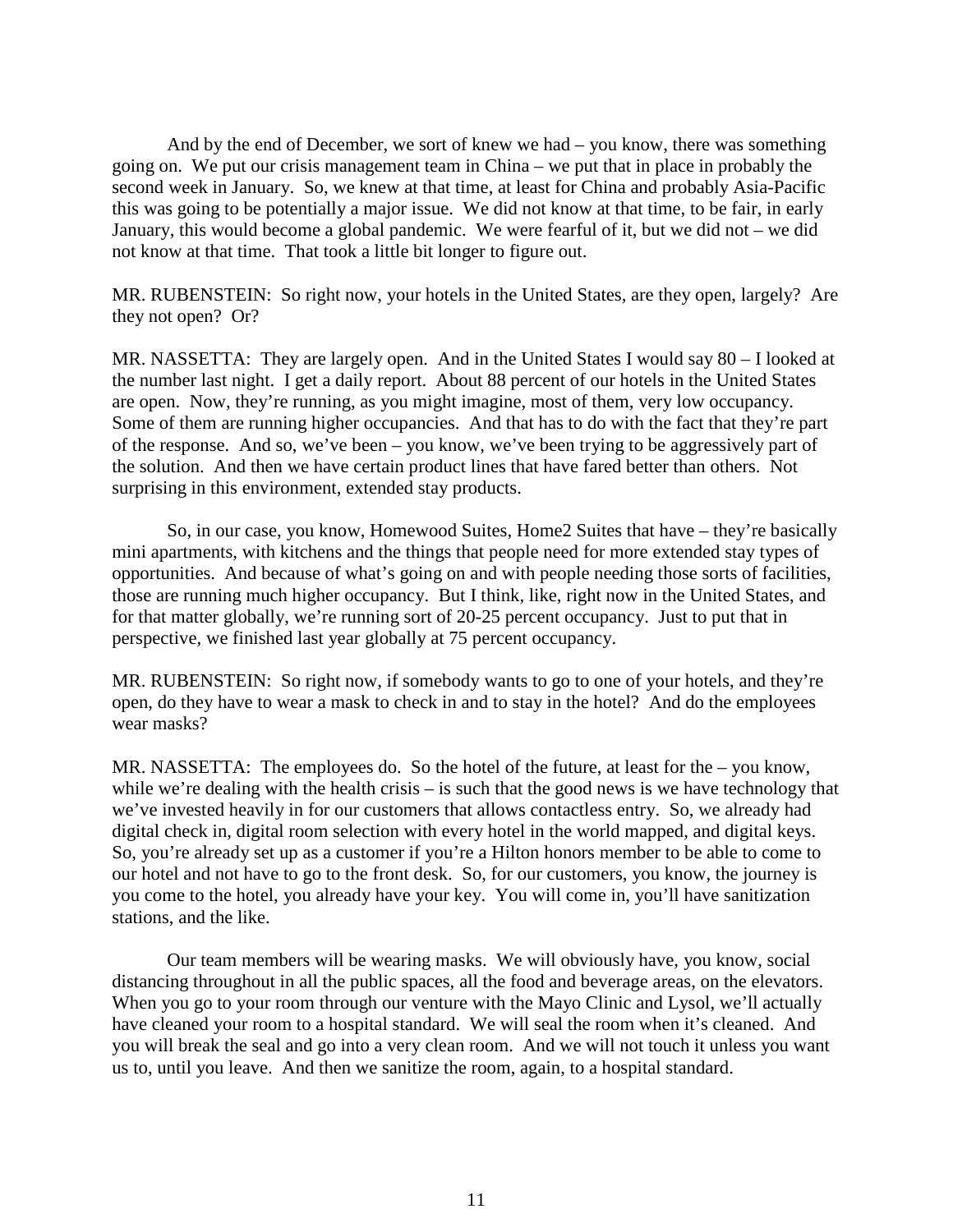And so, from a customer point of view, that's the experience. Specifically, on the masks, our team members will all be wearing masks. We will make those available to customers. We will not require it of customers. We will require distancing, that they keep their distance from both our team and each other.

MR. RUBENSTEIN: So, two of the industries that have been most adversely impacted, I would assume, are the hotel, hospitality industry and the airline industry. The airline industry more or less has gotten a bailout from the federal government, whatever you want to call it, assistance. The hotel industry has not, to my knowledge, sought that type of assistance. So, do you anticipate the hotel industry can get through this without having to get large amounts of federal assistance?

MR. NASSETTA: Yeah. Well, I'll say, you know, the hotel industry is a broad group of participants. So, from the standpoint of, like, speaking on behalf of Hilton, I can only speak on the brand side, from our point of view. We have not and have no intention to ask for government assistance. We believe we have all the liquidity that we need to be able to weather this storm. I have been personally very active, you know, with the administration and on the Hill, on behalf of the industry, though in two important areas. And I continue to be active in those areas.

One, front line team members, this is having a devastating impact on our frontline team members, who are our team members who can least afford to be out of work. We, as well as every major hospitality company, have had to furlough large percentages of our frontline workforce because we have no customers, no demand, no revenues. And recognizing the brand companies don't own the assets, that there are independent owners that own those assets that are making – are making those decisions. And so, we worked really hard with the administration and Congress on what became the – you know, the federal top-up of the state unemployment insurance. Or, as I affectionately call, unemployment insurance on steroids. That's been very important.

The other thing that is equally important and still is important, and I have been working on it as recently as this morning before this, is for our ownership community, the vast majority of whom are small and medium-sized entrepreneurs, owner/operators that own a Hampton, or a Hilton Garden Inn, or a Doubletree, or an Embassy Suites. Even if they had reserves, the reality is nobody builds a business, as you know, better than anybody for zero revenues. And so, they are in a liquidity crisis. And so, we worked very hard initially on  $PPP<sup>1</sup>$  $PPP<sup>1</sup>$  $PPP<sup>1</sup>$ , to make that available to our ownership community. And it has solved some of it.

But our industry has not really been able, in a full way, to access that. There have been some changes this week, actually, that hopefully will get through the Senate and get signed by President Trump that I think will be helpful to providing more access to our industry. And then as the Fed rolls out its main street lending program, there are a bunch of things we've been working on there, really more focused on medium-sized companies to help. But the idea there is

<span id="page-11-0"></span><sup>&</sup>lt;sup>1</sup> The Paycheck Protection Program, part of the CARES Act, provides small businesses and nonprofits with the resources they need to maintain their payroll, hire back employees who may have been laid off, and cover applicable overhead.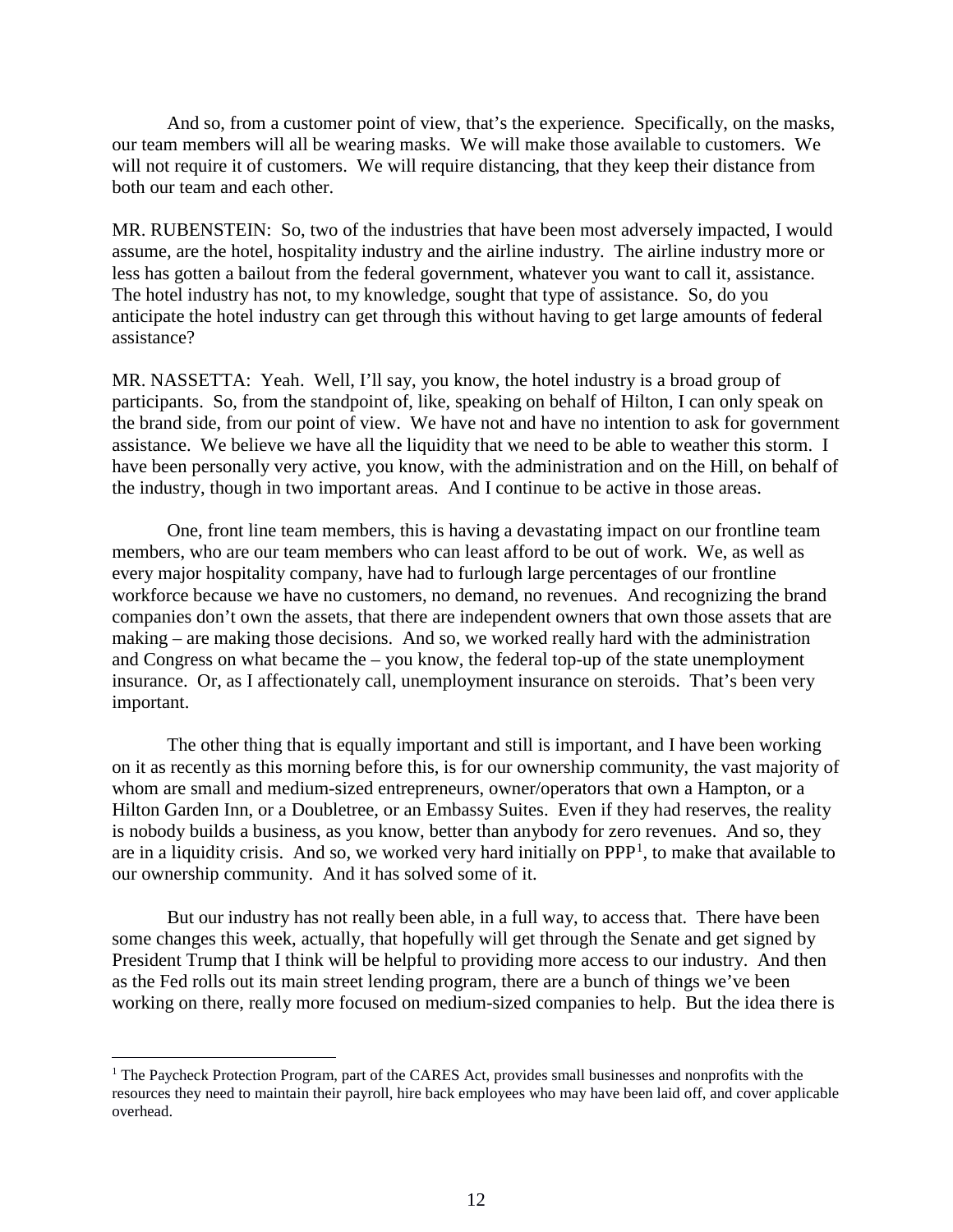people need a bridge of liquidity so that, you know, a liquidity issue doesn't turn into a solvency issue. Because if it does, people are not going to get reemployed.

I mean, if all of these owners ultimately can't make it to the other side, eventually hotels will reopen in theory, but it will take a lot longer. Which means all of these folks who have been furloughed, that we want to get back to work so they can take care of themselves and their families. They're not going to be back to work anytime soon. So, getting that bridge built is really important.

MR. RUBENSTEIN: So for those who don't follow the hotel industry, the way it has evolved over the years is essentially that individuals, investors, whatever, might own a hotel, the physical property, and it's managed by, say, Hilton. And so, you're –

MR. NASSETTA: Right. Or a franchise. Or a franchise.

MR. RUBENSTEIN: Right, or a franchise. So, but sometimes –

MR. NASSETTA: The way to think about it is Hilton's a – you know, Hilton, Marriott, most of the major players, we're consumer-branded companies with, you know, an array, in our case, 18 brands across all price points. We own none of the hotels. There was a time, by the way, as you sort of – you know, sort of implied in your description, where that – where we did own a lot of hotels. But we don't own any hotels. And we either operate for third-party owners or we license, we franchise. And they follow a set of rules, but they own and operate the hotels.

MR. RUBENSTEIN: So right now, of the 18 brands you have, are the lower-priced ones doing OK, relatively speaking, or the upper-priced ones? Or they're all –

MR. NASSETTA: The lower the price point, the better it's doing. But I would say none of them are doing well. But it's clearly the lowest price point's doing better. And, as I said, suite – all suite products that have kitchenettes and those types of facilities are doing better, because most of the business that's been out there to this point has been people working on recovery and working on the crisis. And they're there for an extended period of time. And they need a kitchen and they need other facilities.

Now, there's some life breathing back in, little bit by bit. I mean, we hit our low point in occupancy, gosh, I want to say, four weeks ago, something like that. Globally we were at 13 percent. Last night we ran double that, 26. So, you know, that's twice as good. But, again, off a baseline last year of 75 percent, that's a long way to go. And our owners can't – I mean, the way the model works they own it, obviously. They incur the cost of all the labor and the like. You know, they can't – at this level of occupancy – they're not making a buck. I mean, at this level they may be open, but their best case when you're in the 20s – mid-20s, 30s – their best case is they're breaking even. So, this is unsustainable, you know? But we are, as the states start to open and the world starts to open, we are seeing it sort of gradually step back in small increments.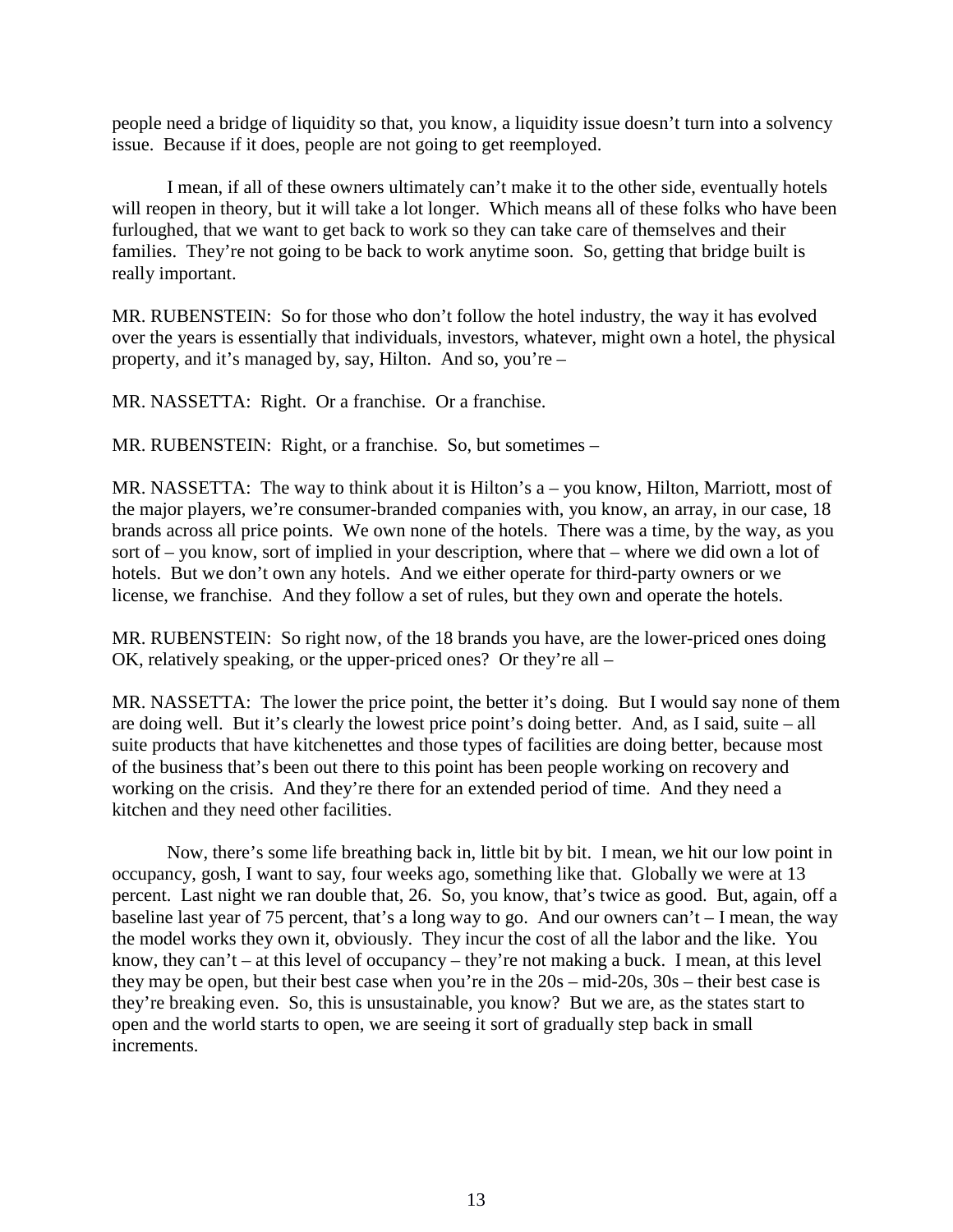MR. RUBENSTEIN: So, what are you doing at the company philanthropically? Are you making your rooms available for health care workers in some cases? Or how are you contributing to the community?

MR. NASSETTA: Yeah. We're very – I mean, we celebrated our 100th anniversary last year. It was a great milestone. And I'm – and what we celebrated was the impact that our companies have, because we have been a massive contributor in our communities over those 100 years. And so, when the crisis broke out, we were in the middle – obviously, like everybody – of one of the great storms of all time, that outstripped anything in my 37 years of doing this that I'd seen. But even in the middle of that, I said to our team – I said: Listen, here's the thing. We want to be part of the solution. You know, and while we may be damaged right now as an industry, and struggling, we'll get through it.

And the reality is, we have certain assets – we, in our ownership group – that we can bring to bear to be part of the solution. The one thing we had was obvious – hotel rooms, right? So one weekend literally I was reading the news, watching the news, and there was a piece, I think it was on CNN, about frontline workers in the fight, or first responders, sleeping in their cars because either they had traveled from, like, Florida to New York to be part of the solution or they were in New York and they couldn't go home to their kids because they – you know, and their family, because they'd exposed them. And I said, this is – this is crazy. We have hundreds of thousands of empty hotel rooms.

And so, I literally that afternoon I called my good friend chairman and CEO of American Express, Steve Squeri, and I said: I got an idea. I want to give away a million rooms – one million rooms to first responders. But I need some help because our owner community is really suffering and I can't ask them to just give – you know, give this away. You know, we'll contribute, our owners want to help out, would you help out? And within ten seconds Steve said yes. And we agreed to, and now I think we are not quite done, but have largely provided one million room nights free of any charge to first responders.

We also did a deal with World Central Kitchen that we've now expanded to three markets – three of the major markets – to serve food from local restaurants free of charge to those first responders that are staying with us.

MR. RUBENSTEIN: So, what have you learned by managing the company remotely that you will be able to do in the future? Will you take some of the things that you've learned and say: I can continue to do this. Or will you say: These are the things that I don't want to do in the future?

MR. NASSETTA: Yeah. I mean, it's funny. Like everybody, you know, we're living in, you know, WebEx and Zoom land. And so, I've learned a couple things. I learned that, you know, necessity does become the mother of invention, that you can run a big global company, which I'm doing remotely. And you can connect in today's world with technology spectacularly. I learned that I actually can figure this stuff out by myself now and operate, you know, more complex technologies. I've learned that we can be efficient and get things done. And I suspect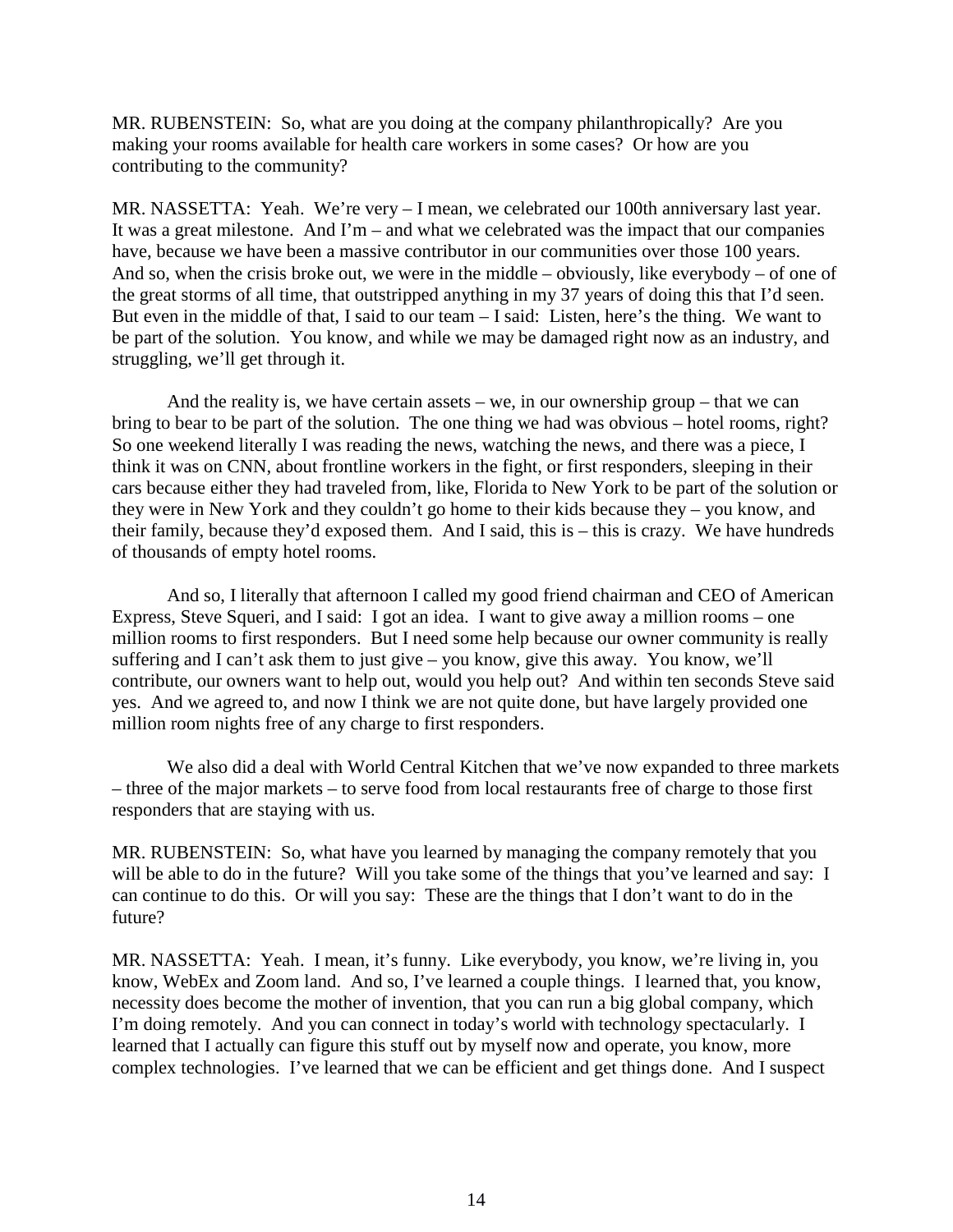there are going to be elements of that that are clearly going to carry on in terms of how we operate.

But mostly what I've realized is that I don't want this to go on. That, you know, particularly in our business, David, you know, we're a service business. We're all about culture. We're a business of, I say it all the time, people serving people. And what I realize is we need our people back. We need to be able to interact. That's the business that we're in. We are two years running the number-one great place to work in the United States, and the number-two great place to work in the world. And that's because we build this amazing culture. And I will say, as much as technology's great, we'll continue to utilize it, we need to be back together to really be able to do the things that we do, to really serve customers. And so, I've learned that I'm pining away to have contact with our teams more – you know, more directly than over – than over the virtual methods. And  $I - by$  the way – I've had a lot of contact. I do town halls all day long every day with people all over the world on our teams.

MR. RUBENSTEIN: How do you think the hospitality industry, as we have known it, will change? Will prices come up or go down? Or will people just change the way they operate in the hotel business in the future?

MR. NASSETTA: I mean, the word "unprecedented" gets used too much, but I'll use it. I mean, I think this is different than any experience that certainly I've had in my 37 years doing it. I think talking to people who have been doing it even longer than that, I think everybody agrees it's different. Having said that, I think you can take some lessons from things in the past. You know, I'll use 9/11, you know, having lived through that. You know, in the days and weeks after 9/11 everybody said: Travel is different. Nobody's ever going to get on an airplane again, ever. Like, this isn't going to happen. Guess what? You know, within a year or less governments around the world figured out new ways to manage terrorism. And while it wasn't perfect, they sort of got it to a point where people were willing to take risk.

I believe the same thing will happen here. Even though this has been more dramatic. We just heard from Dr. Collins. We are well on our way to being able to sort of manage this, whether we solve it with a vaccine and it's dead and gone or not, who knows? But we are figuring out ways to be able to manage it to a point where I believe people will be able to go out, and travel, and do the things they want to do, and be able – you know, with their health risk being quite manageable. I think the spirit of humans to want to get out and travel for business, for pleasure, to congregate for, you know, family events, and weddings and the like, I think it's unstoppable.

I think it will take two or three years, if I were being perfectly honest, just sort of, given the depth of the wound here, to get back to that. But I've been saying to our team, and we could do an interview three years from now and you could tell me I'm right or wrong. I'm going to – I'm going to bet a gentleman's bet I'll be right. Our business will look a lot like it did 120 days ago in two or three years. A lot more like that than it does like this because people want to get out. You know, this is the golden age of travel. While it sort of feels like maybe this has truncated it, all this has done is sort of slowed it down. It'll get back on the right trajectory.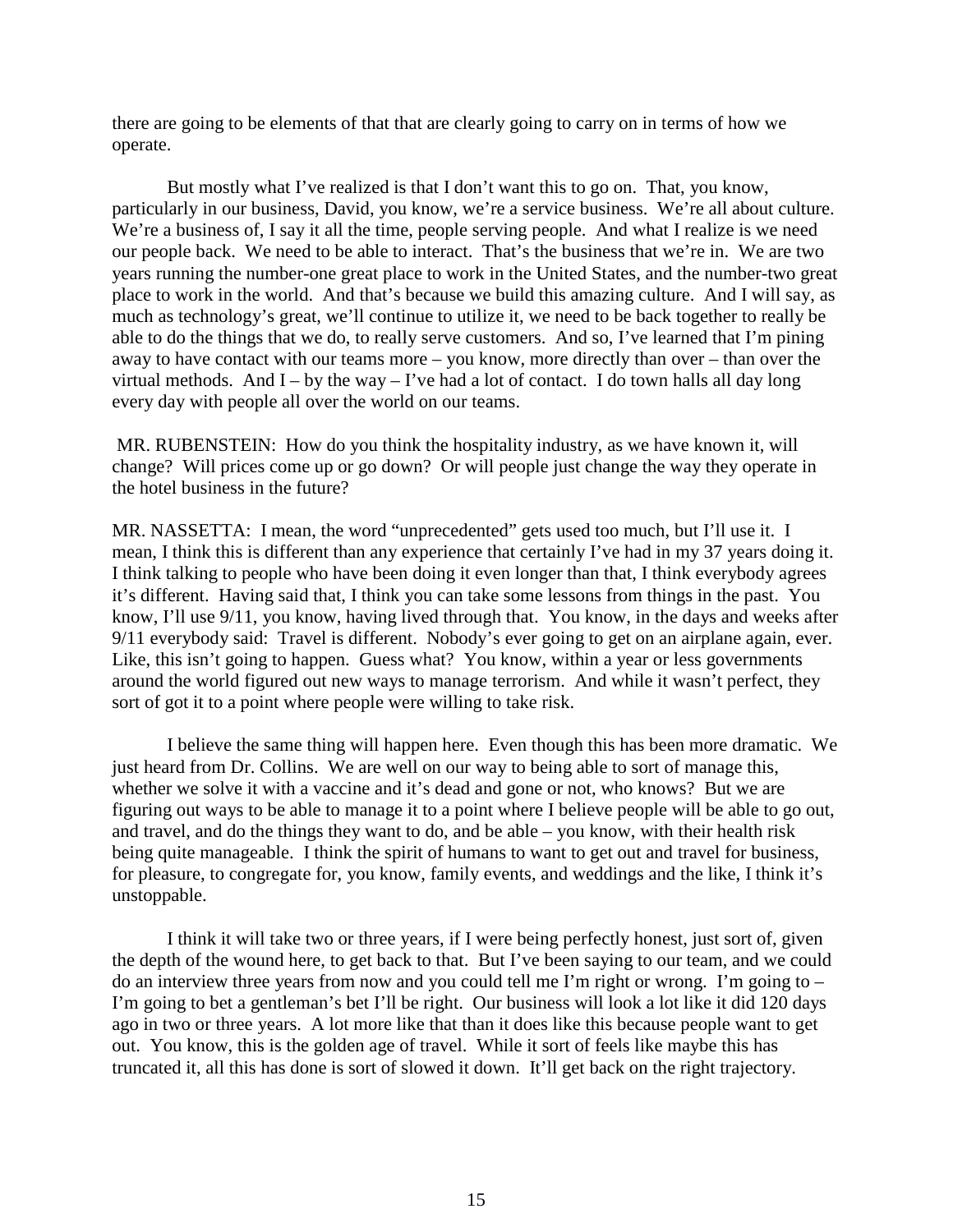MR. RUBENSTEIN: So, a final question, Chris. So, you've built an incredible company. You turned it around during the financial crisis to produce an incredible profit for Blackstone. And the company was very, very successful. Have you ever thought of retiring in December of last year, how great your exit would have been, and you wouldn't have had to deal with this? Has that ever gone through your mind when you've been dealing with all this, or you don't have any regrets?

MR. NASSETTA: [Laughs.] Yeah, that actually is a real – no one's asked me that. That's a great – you come up with great questions, David. The truth is no. I love a good challenge. I always have. I mean, I think about when I came here, and then we went into the Great Recession, and managing through that. I think about prior life at Host and managing through 9/11, and all of the travails, you know, associated with that. I like a good fight. I like a good challenge. We have an amazing company, an amazing culture. Our team is super inspired about the work that we do. We've been here for 100 years doing things that have made the world a better place. And Hilton will be here for another 100 years. And I want to be part of it. This is a challenge, but it is a surmountable challenge. And I'm up for it, and our team's up for it.

MR. RUBENSTEIN: Great. Chris, thank you very much. And I appreciate your coming here. And thank you for letting us know how Hilton's doing, OK?

MR. NASSETTA: Thanks, David. Great to be with you. Appreciate it.

MR. RUBENSTEIN: Excellent.

So now I'm going to interview somebody who has never been interviewed at The Economic Club of Washington before, as far as I know. Mary Brady was at The Economic Club of Washington when it began in 1986. And she became the executive director in 2007 but has basically spent her – pretty much her adult life as a person who's been responsible for making certain The Economic Club of Washington works. And I thought it would be a good idea if we actually had a chance to interview her and see a little bit more about The Economic Club from behind the scenes. So, Mary, can you hear me?

MARY C. BRADY: Yes. Hi, David. I'm here.

MR. RUBENSTEIN: OK. So, one, how did you wind up with a job in 1986 at The Economic Club of Washington? Were you just kind of looking for a job? You were very out of school and you said: I love The Economic Club of Washington. I'm going to help it grow and become a big thing? Is that what you said?

MS. BRADY: Oh, maybe something like that. I worked at the Federal City Council and they spun off entities. And one of those entities that they spun off was The Economic Club of Washington in 1986.

MR. RUBENSTEIN: All right. So, what did they do? How many members were there in 1986?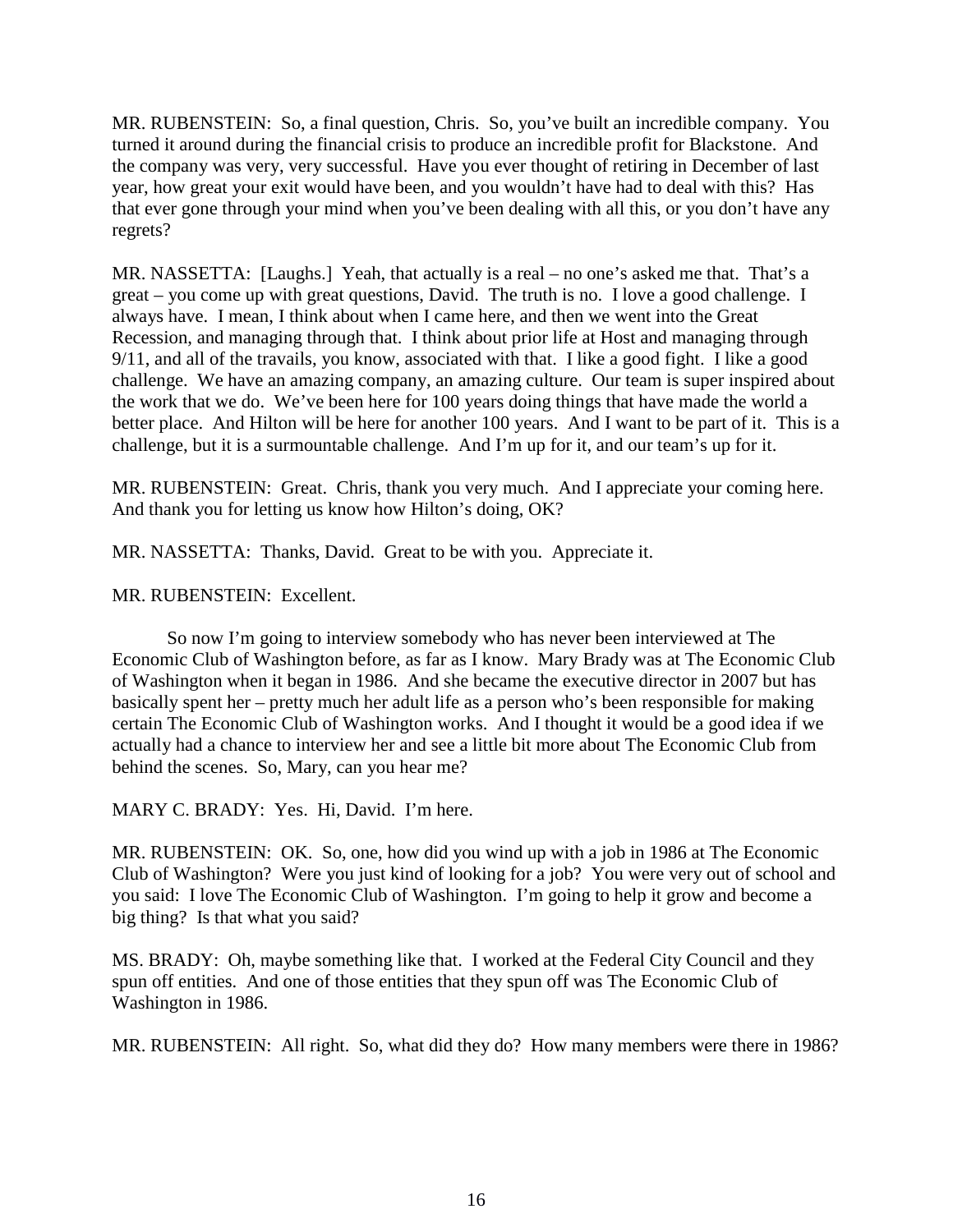MS. BRADY: Well, you know, when the Club first started, it was basically the social arm for the Federal City Council. And there was an organizing committee of about 26 business leaders. And one of those business leaders was Bob Linowes. And they decided from an idea from Joan Abrahamson to start an organization similar to The Economic Club of New York and Chicago.

MR. RUBENSTEIN: And how many of the leaders were female?

MS. BRADY: Well, honestly, I'm not really sure, David. There might have been a couple. One of them being Katharine Graham.

MR. RUBENSTEIN: OK. And in the beginning were there dinners, or were they lunches, or were there black-tie dinner? What was the format?

MS. BRADY: So, in the late 80s, when The Economic Club first started, it basically had about four events a year. And they contrived them as dinners, black-tie dinners.

MR. RUBENSTEIN: OK. And did they have speakers?

MS. BRADY: Oh, yes. So, the formula was basically the same as what we currently have, David. They were very focused on signature speakers. And they were remarks. There were presentations to the audience of about 100 members and their guests. So, the events were smallish, around 100, held at various hotels. There was a vast difference compared to how things are handled now. I remember that cigar smoking was a big part of our events at the end of these dinners.

MR. RUBENSTEIN: OK. So, who was the best speaker you had in all those years? Was there somebody that was so terrific that you can still remember that person's speeches?

MS. BRADY: Well, David, you know, The Economic Club has a history of about 34 years with five presidents. So, every president brought a unique speaker. But I do know your predecessor, Vernon Jordan, brought some interesting speakers, including President George Bush, the president and CEO of American Express. So many were enjoyable.

MR. RUBENSTEIN: OK. So now during the virtual period, when did you decide we needed to go virtual? Was that about – how many weeks ago?

MS. BRADY: Well, you know, David, actually our last in-person event that The Economic Club held was a cultural event on February the 24th. And if you remember then the end of February, there was just – there was the air about something happening around the virus? So, we had just started to talk about that, but it really came full throttle the weekend of March 7th. And fortunately, we have a plethora of members that I can reach out to. And I was on the phone over the weekend with our members, Ken Samet and David Skorton. So they very kindly were talking to their top epidemiologists about, you know, can I bring members together in person?

And I had five significant signature events scheduled. So, the idea and the thought that I was going to have to cancel these was just insurmountable and crushing. And I'm sure that's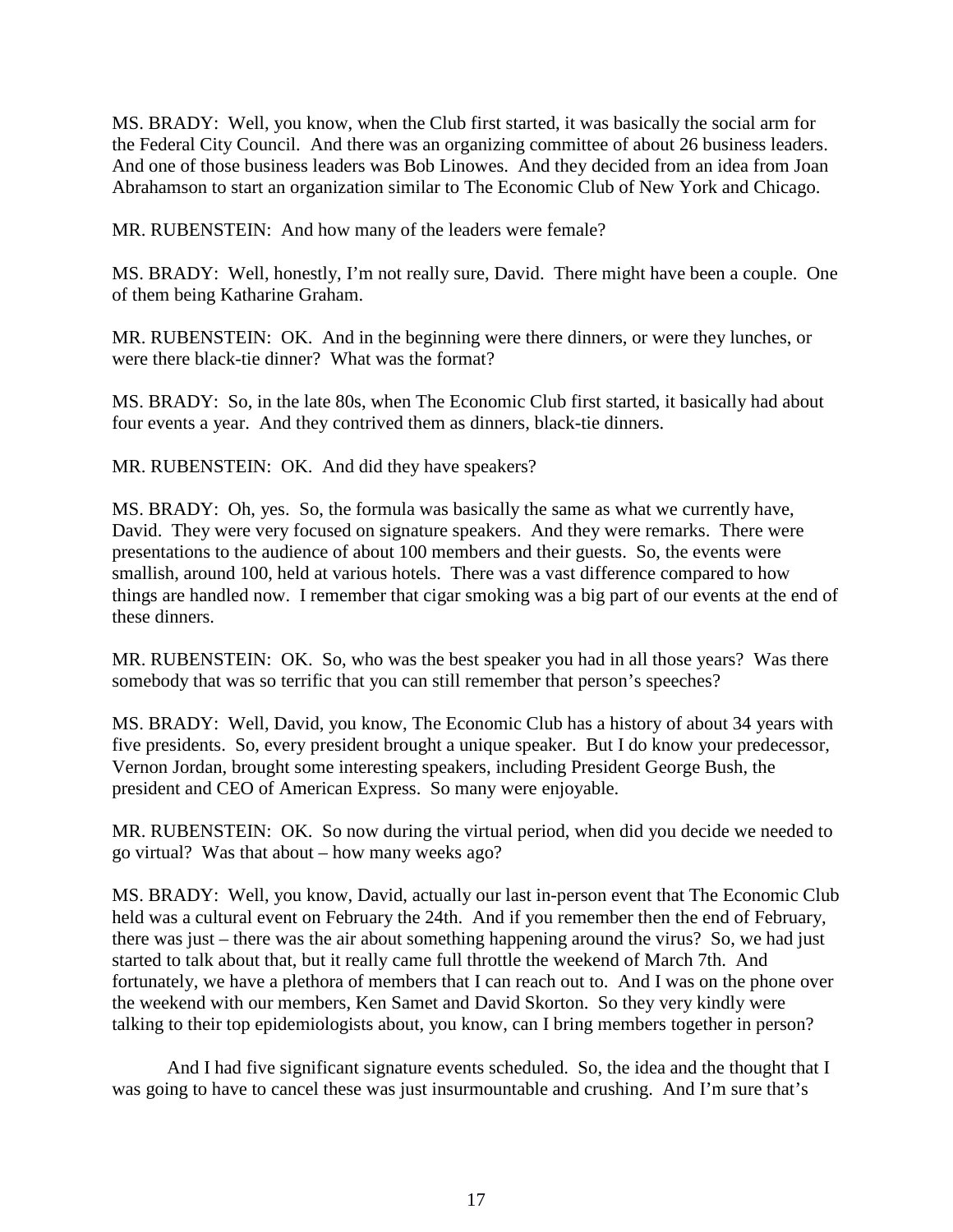how the business community was feeling at the same time. But to have The Economic Club at the height of its business was rather crushing. So it was that weekend of March 7th. We had an event that Wednesday and that Friday. You were very much a part of this. We had Brian Kelly interviewing Charlie Cook with a couple hundred members lined up. We had to cancel that and make that virtual on Wednesday.

And then that Friday, you will recall that we had the CEO of Siemens, or chairman of Siemens coming from Germany. And it wasn't until the day before that it was decided he would not be able to come for a virtual event. So, we turned that around pretty quickly and reached out to six member CEOs to come. So, you came into our office. We set up my office as a virtual studio. So, our first virtual event with you was that Friday, March 13th.

MR. RUBENSTEIN: How many guests have we had virtually now?

MS. BRADY: Well, so you announced today that today's event was our 13th virtual event. And it was your idea to have something consecutively with multiple speakers. So, I think we have anywhere between 41 and 43 speakers since March 11th.

MR. RUBENSTEIN: OK. So, every time we've tried to have some nonprofit organization that maybe could use some assistance. And what is it that you think the Club could do to help some of those that have been on the programs we've had?

MS. BRADY: So that's been a wonderful component of the virtual events, David, that we've had. And I've had a lot of feedback from the members about how much they're enjoying that we're highlighting those nonprofits that are making a demonstrative impact of – for our region. And so, it was something that you talked about doing, that we might do something further for the nonprofits that are at The Economic Club virtual events. So, the officers got together and decided that we would allocate some of our net assets, up to \$200,000 and \$25,000 each, given to each of those nonprofits that you interviewed during virtual –

MR. RUBENSTEIN: OK, so you're going to – all right, so the Club will give \$25,000 a piece to those organizations. And I assume you've already notified them, or you're about to notify them.

MS. BRADY: Yes. They should be on the line with us, yes.

MR. RUBENSTEIN: OK. OK. So, I guess the next time you ask a nonprofit to be one of the virtuals, I guess they'll certainly say yes because they realize what will come. But OK.

So now, you are right now physically in, where? You are not in our offices. You are?

MS. BRADY: Right. So, the last time I was in our office was March 13th. So, I'm at home, in Maryland, in my home office.

MR. RUBENSTEIN: OK. And you live in, is it Beltsville?

MS. BRADY: Yes, I live in Beltsville.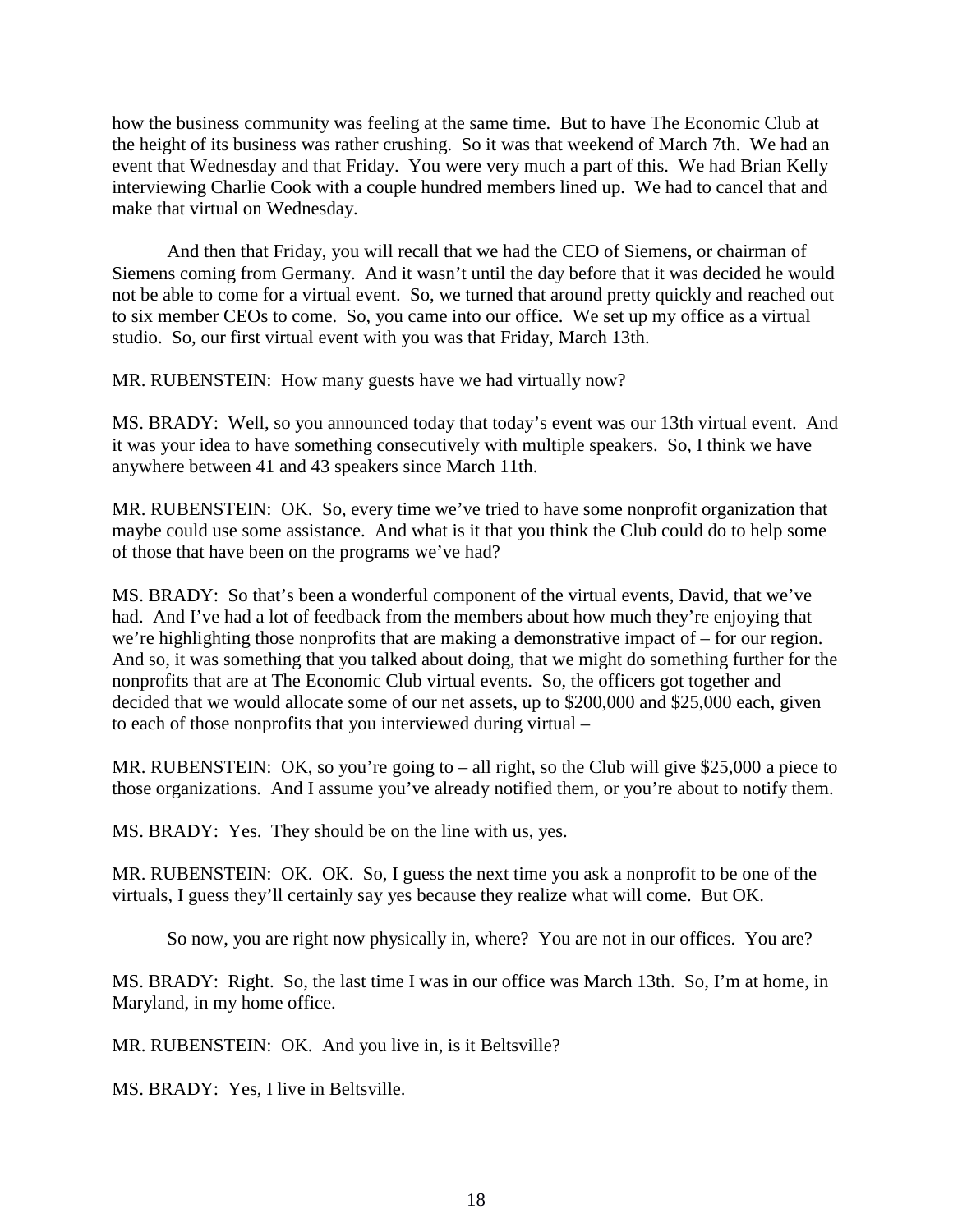MR. RUBENSTEIN: Beltsville, OK. And so how are you keeping track of your health? Are you exercising a lot, or how are you isolating yourself? Wearing a mask all the time, or?

MS. BRADY: Yeah. So, I am – you know, with the – with the privilege of being able to hear the interviews that you're having with all these medical experts, the mask is a priority. So, I am self-isolating. My husband and I are here in our home. And I do Instacart. So, I have my groceries delivered. So yes. I'm at home.

MR. RUBENSTEIN: OK. So how much longer do you expect we'll be doing virtual events? And when we will go back to in-person events?

MS. BRADY: Yes. I've been talking to a lot of Economic Club members to see what the businesses are doing. And clearly, it's – today's interviews that you did, David, with Francis Collins and Chris Nassetta are by far the most promising forward-looking interviews that we've done. And I must say that the Club probably will begin to start thinking about what's next in the fall. So, but until then, the virtual events are what we're planning on doing.

MR. RUBENSTEIN: So, in your time with The Economic Club of Washington, what was the event that is the most memorable one that you have been associated with?

MS. BRADY: Oh, well, there's been a lot –

MR. RUBENSTEIN: Other than – other than this interview.

MS. BRADY: Yes, other than this interview. By far the most cumulative use of our expertise, and our knowledge, and what the Club has accomplished, is the Jeff Bezos interview.

MR. RUBENSTEIN: OK. And what was the most embarrassing moment in your many years associated with The Economic Club of Washington? Any terrible things, embarrassing things, or things that you just don't like to remember?

MS. BRADY: Well, I wouldn't describe it as embarrassing, but maybe horrifying. So, I think there are certain things that happen in the background, like for instance your interview with Larry Summers and we had Code Pink come and protest, and actually enter the stage. So since then we've gotten some – you know, we've ramped up our security.

MR. RUBENSTEIN: OK. So today, you've been doing this job for a while. What is the greatest pleasure of this job, other than being interviewed by me right now? What's the greatest pleasure of you having this job?

MS. BRADY: You know, I have to say just being a part of all these interviews, bringing the business community together and making opportunities for our business community to grow. The biggest pleasure that I have is seeing how Washington, D.C. has grown. And I've made it a priority to ensure that what we bring to The Economic Club is that growth of the business community, as members of the Club, we have over 950 members now. And with that growth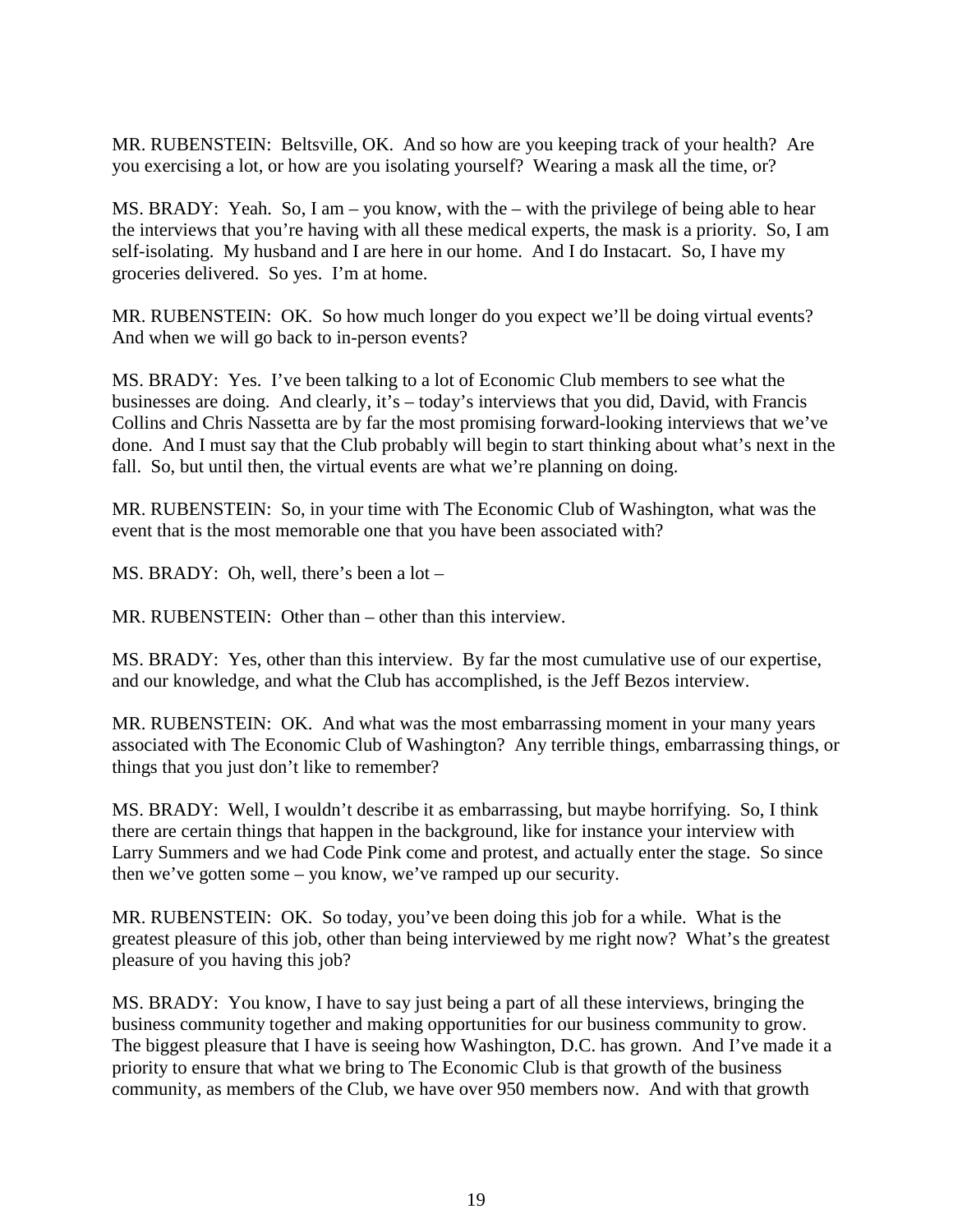we're increasing our programming. So, in addition to these signature events, we are doing a number of other different programs. That number – we have a variety of 12 different programs that we do, David, every single year. And there are between 75 and 85 opportunities for our members to come together. And honestly, with the virtual capacity, I think there is just no limit, and no end to what we can provide for our membership.

MR. RUBENSTEIN: Now, you've been particularly involved in the mentorship program and the scholarship program. So, what's the status of that? Did we have our event this year already?

MS. BRADY: Yeah. So, what I would say is behind the scenes is a great staff, a very wellexecuting staff, very entrepreneurial. But also leading all of these committees, David, is Economic Club members. So, Gina Adams of FedEx is leading our education initiatives. And we are working very closely with this year's students who were selected for the David Rubenstein scholarship of \$20,000 apiece. Staying very much in touch with them. And a number of our members, 25 of our members, have volunteered to offer summer paid internships. But we do have some gaps. So, if there are any members in our audience who have opportunities for college-level students to take on some virtual internships, we have space for that.

MR. RUBENSTEIN: OK. So, do you have any outside interests that you can discuss? Any hobbies or anything that you do? Or is The Economic Club the only thing you do?

MS. BRADY: Right. Well, before March I was – you know, I'm a sports enthusiast. So, playing soccer, getting out and running is very important to me, and my health. So, this stay at home has been – has been trying, very trying.

MR. RUBENSTEIN: OK. So, the most important thing that you would like to convey to members of The Economic Club of Washington who are watching now, is what? What's the most important message they should take away about what the status of the Club is or where we are today?

MS. BRADY: Yeah. My message, David, is to just say how much I appreciate the support of The Economic Club members and the support of the sponsors, and that the Club is theirs. Everything that we're doing is a response to the needs of our business community. One of the reasons that it's infrequent that you're seeing me on the stage is that it's my priority to make the members more visible and give them opportunities to engage with the broader business community.

MR. RUBENSTEIN: So, if anybody wants to have an Economic Club of Washington sign like the one behind you or behind me, where can they get that? Can you sell them if people want those?

MS. BRADY: We can make arrangements for that.

But, David, before we go, let's show a slide of the nonprofits that will be given the award?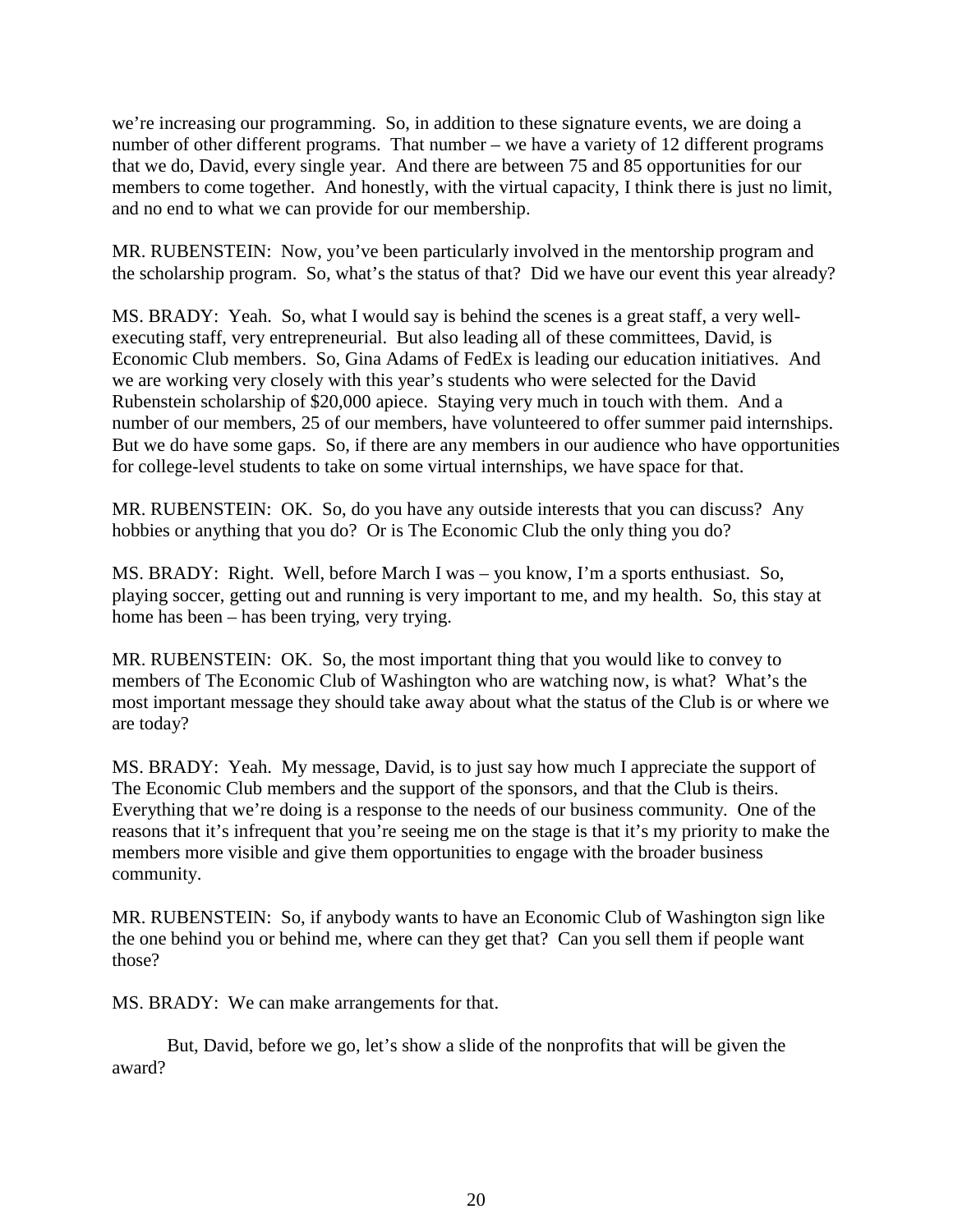MR. RUBENSTEIN: OK.

MS. BRADY: So, we're just going to pop up a slide and say congratulations to our nonprofits: the American Red Cross, Fair Chance, Martha's Table, N Street Village, and United Way of the Nation's Capital.

MR. RUBENSTEIN: Yes. And we will shortly have the CEO of SOME coming to one of our future events. Is that right?

MS. BRADY: Yes. June 12th.

MR. RUBENSTEIN: OK.

All right. Well thank you, all for those who participated in the program, all of those community grant recipients. And, Mary, thank you for the great job you've done for The Economic Club of Washington over many years. And hopefully for many, many years into the future.

And so, with that, let me wrap up today's program and thank you all for watching. And we'll be back in about two weeks with another program. Thank you.



## **Francis S. Collins, M.D. Director, National Institutes of Health**

Francis S. Collins, M.D., Ph.D. was appointed the 16<sup>th</sup> Director of the National Institutes of Health (NIH) by President Barack Obama and confirmed by the Senate. He was sworn in on August 17, 2009. On June 6, 2017, President Donald Trump announced his selection of Dr. Collins to continue to serve as the NIH Director. In this

role, Dr. Collins oversees the work of the largest supporter of biomedical research in the world, spanning the spectrum from basic to clinical research.

Dr. Collins is a physician-geneticist noted for his landmark discoveries of disease genes and his leadership of the international Human Genome Project, which culminated in April 2003 with the completion of a finished sequence of the human DNA instruction book. He served as director of the National Human Genome Research Institute at NIH from 1993-2008.

Before coming to NIH, Dr. Collins was a Howard Hughes Medical Institute investigator at the University of Michigan. He is an elected member of the National Academy of Medicine and the National Academy of Sciences, was awarded the Presidential Medal of Freedom in November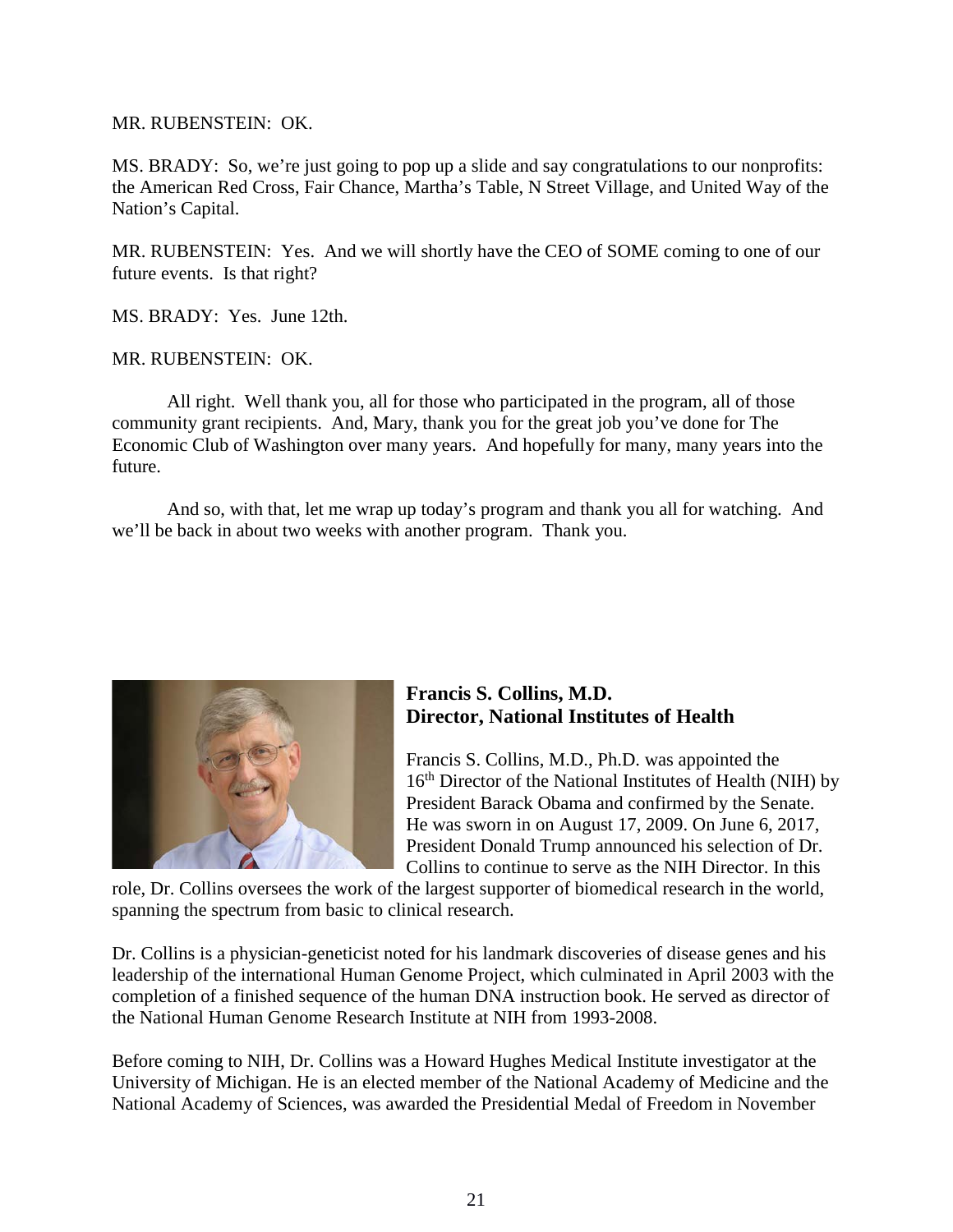2007, and received the National Medal of Science in 2009. In 2020, he was elected as a Foreign Member of the Royal Society (UK) and was also named the 50th winner of the Templeton Prize, which celebrates scientific and spiritual curiosity.



## **Christopher J. Nassetta President and Chief Executive Officer Hilton**

Christopher J. Nassetta is President and Chief Executive Officer for Hilton. He joined the company in 2007.

Previously, Mr. Nassetta was President and Chief Executive Officer of Host Hotels & Resorts, Inc., a position he held since 2000. He joined Host Hotels & Resorts, Inc. in 1995 as Executive Vice President and was elected Chief Operating Officer in 1997.

Before joining Host Hotels & Resorts, Inc., Mr. Nassetta co-founded Bailey Capital Corporation in 1991, where he was responsible for the operations of the real estate investment and advisory firm. Prior to founding Bailey Capital Corporation, he spent seven years at The Oliver Carr Company, ultimately serving as Chief Development Officer. In this role, he was responsible for all development and related activities for one of the largest commercial real estate companies in the mid-Atlantic region.

Mr. Nassetta serves on multiple boards and organizations including:

- World Travel & Tourism Council Chairman for the organization that works to raise awareness of travel and tourism as one of the world's largest industries.
- CoStar Group, Inc. Independent Director of the nation's leading provider of electronic commercial real estate information.
- Federal City Council Member of the non-profit, non-partisan organization dedicated to the improvement of the nation's capital.
- The Economic Club of Washington, D.C. Member of the nonprofit that promotes collaboration among business leaders, government officials, and members of the diplomatic corps and creates a forum for them to express their views on the most important economic issues of the day.
- Arlington Free Clinic Supporter of the non-profit, community-based, volunteer-driven organization that is committed to providing access to quality health care services to lowincome, uninsured county residents.
- The Real Estate Roundtable Former Chairman and member of the organization that brings together leaders of the nation's top public and privately held real estate ownership, development, lending, and management firms with the leaders of major national real